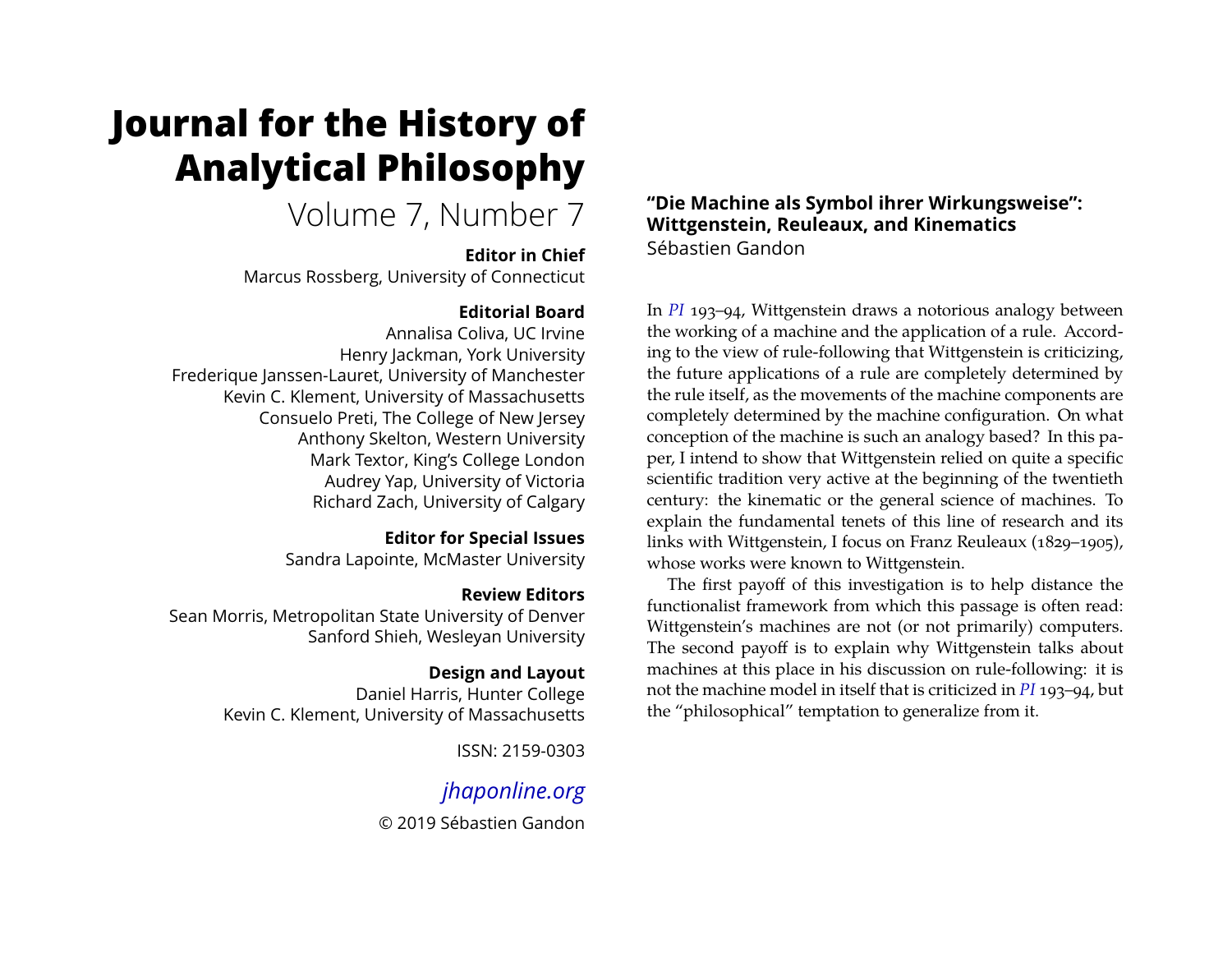## **"Die Machine als Symbol ihrer Wirkungsweise": Wittgenstein, Reuleaux, and Kinematics**

## Sébastien Gandon

#### <span id="page-1-1"></span>**1. Introduction**

*Philosophical Investigations* §§185–202 is the passage where Wittgenstein formulates his notorious "paradox" of rulefollowing. In *[PI](#page-18-0)* 193–94 (an expanded version of which can be found in *[RFM](#page-18-1)* I 119–25), Wittgenstein takes a step aside to speak about an apparently different issue, namely, the special way movements are generated in a machine. Let me quote the beginning of *[PI](#page-18-0)* 193:

The machine as symbolizing its action: the action [*Wirkungsweise*] of a machine—I might say at first—seems to be there in it from the start. What does that mean?—If we know the machine, everything else, that is its movement, seems to be already completely determined [*ganz bestimmt*]. We talk as if these parts could only move in this way, as if they could not do anything else. How is this—do we forget the possibility of their bending, breaking off, melting, and so on? Yes; in many cases we don't think of that at all. We use a machine, or the drawing of a machine, to symbolize a particular action [*eine bestimmte Wirkungsweise*] of the machine. For instance, we give someone such a drawing and assume that he will derive the movement of the parts from it. (Just as we can give someone a number by telling him that it is the twenty-fifth in the series 1, 4, 9,  $16, \ldots$ ).

In this passage, an analogy is drawn between the relation of a machine to its movements on one side and the relation of a rule to its applications on the other. In the same way as the movements in a machine are predetermined by the configuration of the machine, the applications of a rule would be completely controlled by the rule. Thus, the analogy can be displayed as follows:

| Machine                  | Rule |  |
|--------------------------|------|--|
| Movements    Application |      |  |
| Table 1                  |      |  |

This article aims at providing a historical context to the comparison between rule and machine. I will argue that this analogy is not simply the product of Wittgenstein's imagination, but that its source goes back to a scientific tradition very active at the beginning of the twentieth century and to which Wittgenstein was exposed during his engineering training: the general science of machine or kinematics as it has been developed by Franz Reuleaux (1829–1905).

I am not the first to make this connection—Mark [Wilson](#page-18-2) [\(1997,](#page-18-2) [2017\)](#page-18-3) has related Wittgenstein's work to Reuleaux's.[1](#page-1-0) However, at the notable exception of Wilson, Wittgenstein's remarks on machines have usually been interpreted in the perspective of the seventies' functionalist comparison between mind and computer. The first goal of this paper is to establish that Wittgenstein's machine has *prima facie* nothing to do with a computer. The second aim of this historical exploration is to explain why Wittgenstein talks about machines in the middle of his rule-following discus-

<span id="page-1-0"></span><sup>1</sup>Wilson places great emphasis on the idea that Reuleaux's work was driven by the research of design improvement in machine building. Reuleaux's sharp delimitation of localized sets of possibilities is then conceived of as a step in this optimization process (Wilson [1997,](#page-18-2) 293, 300; [2017,](#page-18-3) 293–301). For Wilson, the disappearance of the Tractarian "logical space", which is a global notion, and the appearence of the later "logical grammar", which is a local notion, would echo Reuleaux's pragmatic approach [\(2017,](#page-18-3) 299). Without being incompatible, the story I tell here is different from his. Instead of focusing on a process of optimization, I insist on Reuleaux's "architectonic" project, i.e., his aim to free kinematics from the tutelage of classical mechanics. For more on Wilson's interpretation, see footnote [15,](#page-6-0) [16,](#page-6-1) [20,](#page-9-0) [31,](#page-12-0) and [41](#page-16-0) below.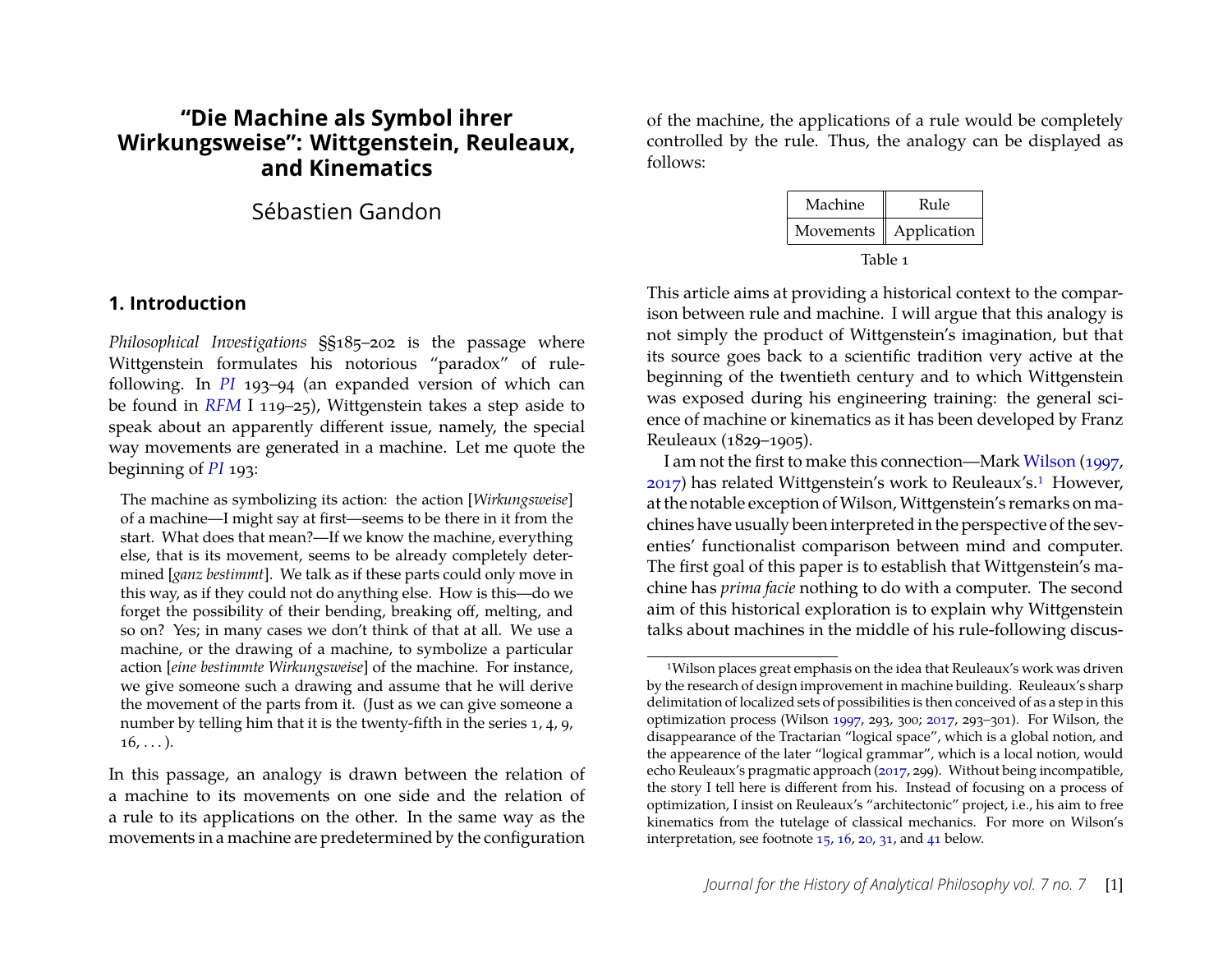sion. At the heart of Reuleaux's theory, one finds the idea that kinematics should be made independent from classical mechanics. To this end, Reuleaux changes the status of certain propositions (those concerning the rigidity of machine components), which, while they were regarded as empirical in mechanics, become *a priori* rules in kinematics. Using Wittgenstein's terminology, one could say that Reuleaux, by "hardening" certain devices belonging to a given language-game (classical mechanics), generated a new and distinct language-game (kinematics). In *[PI](#page-18-0)* 193–94, Wittgenstein would not be criticizing Reuleaux's move. He would rather be criticizing the philosophical temptation to develop a general theory of rule-following from what holds in the particular language-game of kinematics.

The article is organized in the following way. In Section [2,](#page-2-0) I consider two influential interpretations of Wittgenstein's analogy: [Kripke](#page-17-0) [\(1982\)](#page-17-0) and [Baker and Hacker](#page-17-1) [\(2009\)](#page-17-1). I agree with these readings that Wittgenstein, in the machine analogy, is targeting a confusion between factual causal laws and normative grammatical rules. I disagree, however, with their interpretations of the term "machine". In Section [3,](#page-5-0) I give a brief presentation of kinematics (also called the general theory of machines) as it has been developed by Franz Reuleaux. I explain why Reuleaux wanted to make kinematics distinct from classical mechanics and how he succeeded in doing so by assuming that, in a machine, the movements of the components are completely determined by their geometrical shapes and arrangement. I show, in Section [4,](#page-9-1) how this insight which I call Reuleaux's fundamental insight [\(RFI\)](#page-8-0) led him to elaborate on a special kinematic symbolism. In Section [5,](#page-12-1) I come back to *[PI](#page-18-0)* 193–94 to show how Wittgenstein's machine analogy fits into this context. Reuleaux's kinematic approach provides Wittgenstein with a model case (a language-game, as it were) where rules do predetermine future applications. In the conclusive Section [6,](#page-14-0) I make clear that Wittgenstein does not criticize this model, but only the uniformization induced by its "uncivilized" and illegitimate philosophical generalization.

#### <span id="page-2-0"></span>**2. Two Interpretations**

[Kripke](#page-17-0) [\(1982\)](#page-17-0) discusses *[PI](#page-18-0)* 193–94 in the context of his critique of the dispositionalist account to Wittgenstein's rule-following paradox. His claim is that *[PI](#page-18-0)* 193–94 provides dispositionalism with an additional argument: if a machine can be designed to determine in advance the steps to be taken, then, surely, it is quite natural to imagine that some dispositional facts can account for the difference between the *plus* and *quus* hypotheses. Kripke shows, however, that this additional argument does not help: the dispositionalist gives us a causal-descriptive story of how a (dispositional) fact determines the intention to produce a future action while what is needed to meet the skeptical challenge is a normative account explaining why the way I apply a rule is correct.[2](#page-2-1) Indeed, Kripke emphasizes that the term "machine" is ambiguous: it can refer either to the machine program, or to the concrete thing, "made of metal and gears (or transistors and wires)" [\(1982,](#page-17-0) 34). Concrete machines sometimes malfunction and behave in a way that deviates from the machine's programming. So one cannot conflate what a machine actually does with what the program should make it do. When a full account is taken of the ambiguity of the term "machine", new versions of the rule-following paradox are easy to mount.

As this brief presentation of Kripke's interpretation shows, the distinction between the abstract notion of a program and its implementation in a concrete physical machine—a distinction coming from computer science and Turing's "modern theory of automata" [\(Kripke 1982,](#page-17-0) 35–36)—is, according to Kripke, what Wittgenstein had in mind in *[PI](#page-18-0)* 193–94. In a footnote, Kripke explains that:

<span id="page-2-1"></span><sup>2</sup>The dispositionalist gives us a causal-descriptive story explaining how the dispositional fact determines the intention to future action, while what is needed to meet the skeptical challenge is a normative account: "A candidate for what constitutes the state of my meaning one function, rather than another, by a given function sign, ought to be such that, whatever in fact I (am disposed to) do, there is a unique thing that I should do. Is not the dispositional view simply an equation of performance and correctness?" [\(Kripke 1982,](#page-17-0) 24).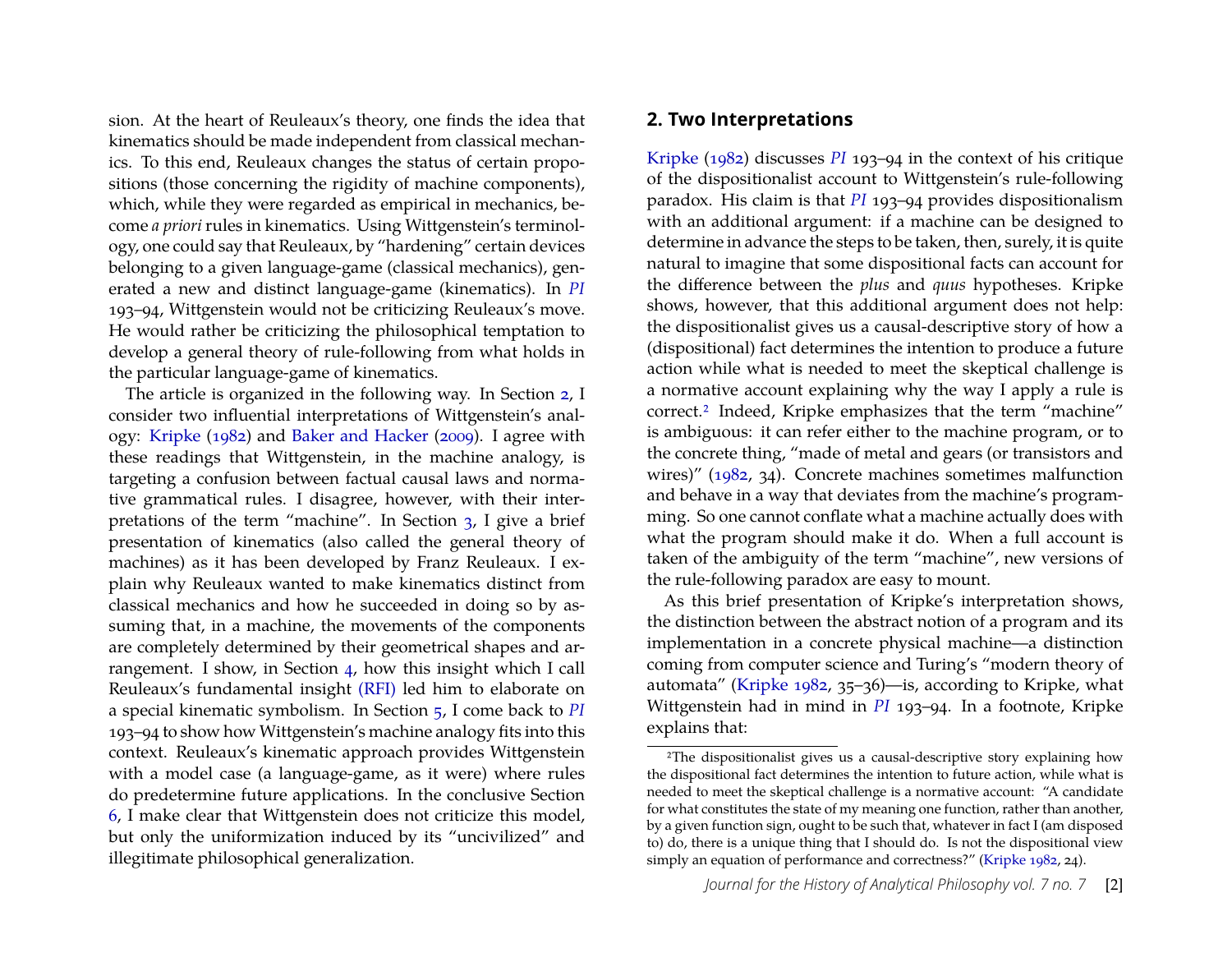Wittgenstein discusses machines explicitly in §§193–5. . . . [My criticisms of] the dispositional analysis and of the use of machines to solve the problem are inspired by these sections. In particular, Wittgenstein himself draws the distinction between the machine as an abstract program ("der Maschine, als Symbol" §193) and the actual physical machine, which is subject to breakdown ("do we forget the possibility of their bending, breaking off, melting, and so on?" (§193)). The dispositional theory views the subject himself as a kind of machine, whose potential actions embody the function. So in this sense the dispositional theory and the idea of the machine-as-embodying-the-function are really one. Wittgenstein's attitude toward both is the same: they confuse the 'hardness of a rule' with the 'hardness of a material' (*[RFM](#page-18-1)*, II [III], §87). [\(Kripke 1982,](#page-17-0) 35 n. 24)

The phrase "the machine as symbol" would then correspond to the notion of an abstract program while the actual physical machine would correspond to its physical implementation. Is this reading legitimate?

Kripke gives no textual evidence in favor of what he advances. Recently, however, some scholars have pointed out that, when writing the first versions of *[PI](#page-18-0)* 193–94 in 1937, Wittgenstein was deeply influenced by [Turing](#page-18-4) [\(1936\)](#page-18-4).<sup>[3](#page-3-0)</sup> This observation might seem to give credit to Kripke's assumption. Let me give two elements to disqualify this hasty conclusion. First, the connection between machines and rules does not date back to 1937. One finds many passages which antedate Wittgenstein's meet-ing with Turing.<sup>[4](#page-3-1)</sup> Second, the machines Wittgenstein is speaking about in *[PI](#page-18-0)* 193–94 are not computers or Turing machines nor even computing machines. The machines are mechanisms, or parts of ordinary artefacts. In *[PI](#page-18-0)* 194, Wittgenstein takes the example of the pin and the socket and in *[RFM](#page-18-1)* (I, 119) he refers to the crank and slider mechanism. Of course, Kripke's interpretation of Wittgenstein's philosophical point might also apply to mechanical machines.<sup>[5](#page-3-2)</sup> But in this perspective, how can he explain that Wittgenstein used so convoluted a means to speak of a model (the Turing machine) to which he could refer directly? I don't want to suggest that nothing important in *[PI](#page-18-0)* is coming from Turing and that the interpretations based on the assimilation of Wittgenstein's machines to computers are false. My point is only that, in *[PI](#page-18-0)* 193–94 and the related passages, the term "machine" does not seem to refer to Turing's machine and computer.

Unlike Kripke, Baker and Hacker [\(Baker and Hacker 2009\)](#page-17-1) do not project on *[PI](#page-18-0)* 193–94 a terminology coming from functionalism and computer science. They take Wittgenstein's mechanical examples at face value. However, Baker and Hacker's interpretation is close to Kripke's since they take the machine analogy to show that Wittgenstein is targeting the confusion between the causal (descriptive) and grammatical (normative) explanation. More precisely, they consider that in the sentence "a machine determines in advance the movements to be taken", the word "determination" is ambiguous: one must distinguish between "a causal sense in which future actions are determined, and a grammatical sense in which the applicability of a description is determined" [\(2009,](#page-17-1) 108). According to Baker and Hacker, such a confusion "commonly" occurs in mechanics textbooks:

When we explain a machine design, for example, we sometimes say that a part of a mechanism *must* (not just *will*) move thus-and-so if

<span id="page-3-0"></span><sup>3</sup>See[Wagner\(2005\)](#page-18-5), [Floyd](#page-17-2) [\(2016,](#page-17-2) [2018\)](#page-17-3). Floyd convincingly argues that 1937 is a major turning point in Wittgenstein's evolution since it is at this time that he abandons the revision of the *Brown Book* to write in his mature dialogical way a first sketch of *[PI](#page-18-0)*. According to Floyd, the interactions between Turing and Wittgenstein are responsible for the rapid changes in Wittgenstein's mind at this time.

<span id="page-3-1"></span><sup>4</sup>Let me quote a remark dated from May 1930: "We look at a machine as expression of a rule: e.g., drawing of a piston. We look on it as a rule of possible motion. The machine has not committed itself to anything. Our interpretation of it is the way it ought to work: what we see is the intention"

<sup>(</sup>*[WLC](#page-18-6)* 1979, 66). See also *[PR](#page-18-7)*, 64; *[BB](#page-18-8)*, 191–92.

<span id="page-3-2"></span><sup>5</sup>As Turing emphasizes, "the idea of a digital computer is an old one", that can be traced back at least to Babbage, and the idea that digital computers must be electrical are nothing else than a "superstition" [\(Turing 1950,](#page-18-9) 468).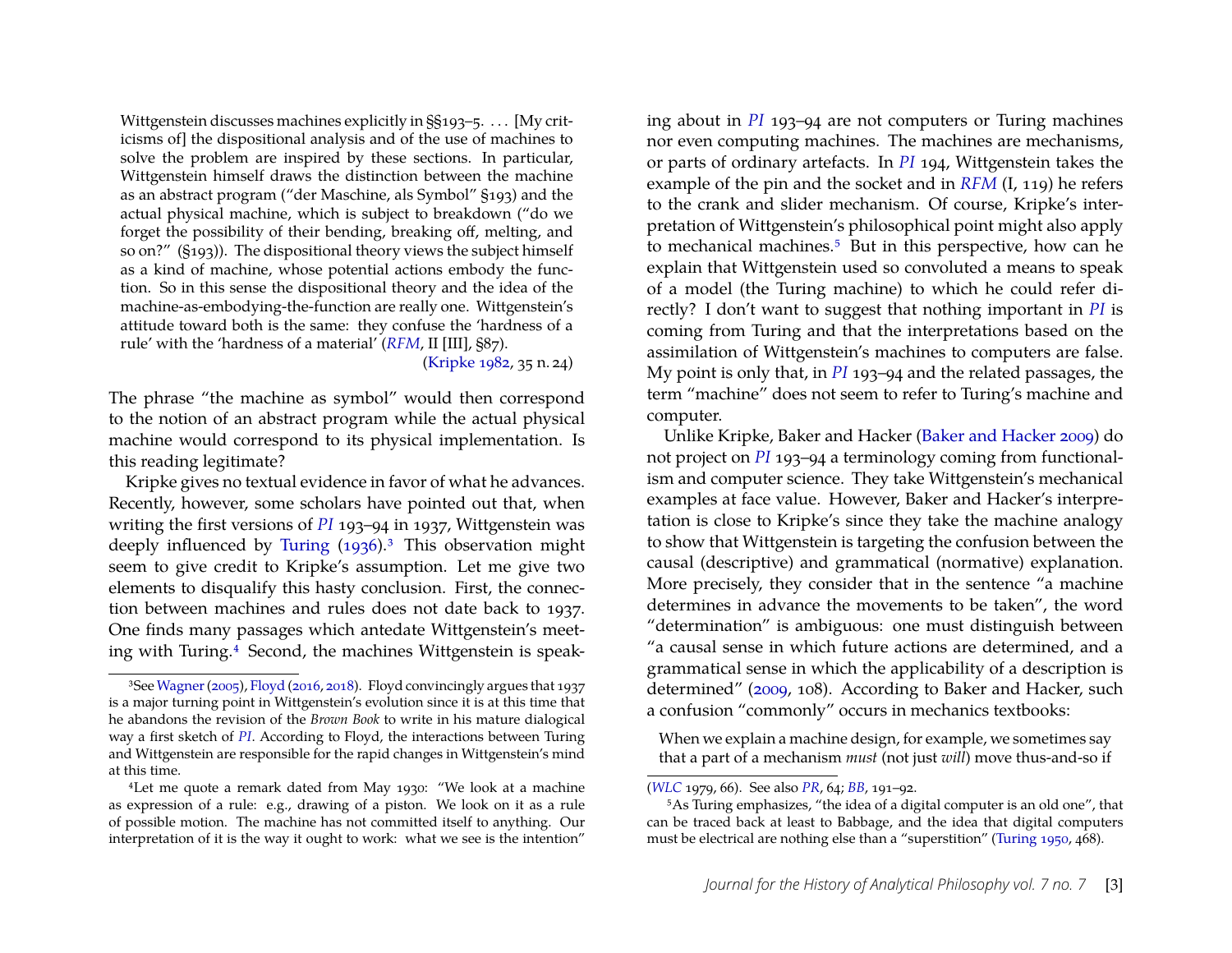another part moves in such-and-such a way. Whence the 'must'? We use parts of machines (and *drawings* of machines) to *symbolize*. In particular, we use them to symbolize laws of kinematics. A pair of cog-wheels, for example, is commonly used to demonstrate the principle or law that one revolves clockwise if the other turns anticlockwise. In such cases, a simple mechanism is used to demonstrate a law of kinematics and this law has the status akin to a theorem of geometry, and is not akin to a generalization in a manual of practical mechanics. [\(Baker and Hacker 2009,](#page-17-1) 107)

For Baker and Hacker, Wittgenstein is here criticizing a confusion between *a priori* and *a posteriori* laws: while kinematics is a part of general mechanics, and as such a *a posteriori* science, textbooks "commonly" use mechanisms in order to demonstrate kinematic laws, thereby giving them a status akin to *a priori* geometrical theorems. Baker and Hacker do not say much on who is supposed to make this "common" mistake, however. Who "use[s] parts of machines to symbolize"? Which books commit this fallacy?

There is no element in [Baker and Hacker](#page-17-1) [\(2009\)](#page-17-1) to answer this question. One might argue that, in *[PI](#page-18-0)* 193–94, Wittgenstein wanted to illustrate a misleading conception of rule-following rather than refer to a specific scientific practice. But this line is contradicted by passages which show that Wittgenstein did have a specific target in mind. Let me quote *[WLFM](#page-18-10)*:

When we think of a logical machinery explaining logical necessity, then we have a peculiar idea of the parts of the logical machinery an idea which makes logical necessity much more necessary than other kinds of necessity. If we were comparing the logical machinery with the machinery of a watch, one might say that the logical machinery is made of parts which cannot be bent . . . How can we justify this sort of idea? One has in mind that branch of mathematics which is called kinematics (though the word "kinematics" may be used also in other senses). Kinematics is really a branch of geometry; in it one works out how pistons will move if one moves the crankshaft in such-and-such a way, and so on. One always assumes that the parts are perfectly rigid. (*[WLFM](#page-18-10)* XX, 196) Wittgenstein clearly refers to something quite specific: to a certain science, which he calls kinematics and which is one he char-acterizes as "really a branch of geometry".<sup>[6](#page-4-0)</sup> One cannot then content oneself with the too vague characterization given by Baker and Hacker. What is kinematics then?

Before turning to this issue, let me make clear that I do not reject the basic features of Kripke's and Hacker and Baker's interpretative framework. I agree with them when they consider that Wittgenstein, in his discussion of dispositionalism and rulefollowing, makes a contrast between the *a priori*, geometrical, necessary way in which a machine is supposed to determine the movement of its parts and the *a posteriori*, physical, contingent way in which movements are determined in reality. To use a terminology coming from the *[TLP](#page-18-11)*, the relation between the machine and its movements are internal (where an internal relation "exists as soon as, and by the very fact that, the [terms in relation] exist" (5.131)), whereas the causal relation which determines the movements of the bodies in physical reality is external. The analogy displayed in Table [1](#page-1-1) can be extended to another analogy that can be summarized in this way:

| Movements in the  | Necessity   | Grammatical | Internal |
|-------------------|-------------|-------------|----------|
| machine as symbol |             | rule        | relation |
| Movements in the  | Contingence | Factual     | External |
| real machine      |             | description | relation |

| abie |  |
|------|--|
|------|--|

In *[PI](#page-18-0)* 193–94, the oppositions between internal and external relations, between grammar and fact, and between necessity and contingence are illustrated by a distinction between two notions of a machine: the ideal, symbolic machine, which is not subject

<span id="page-4-0"></span><sup>6</sup>Note that this last comment goes against Baker and Hacker's interpretation: if kinematics is really a branch of geometry, it can't be a mistake to give to the "kinematic law" (whatever that means) a status akin to geometry. For more on this, see section 6 below.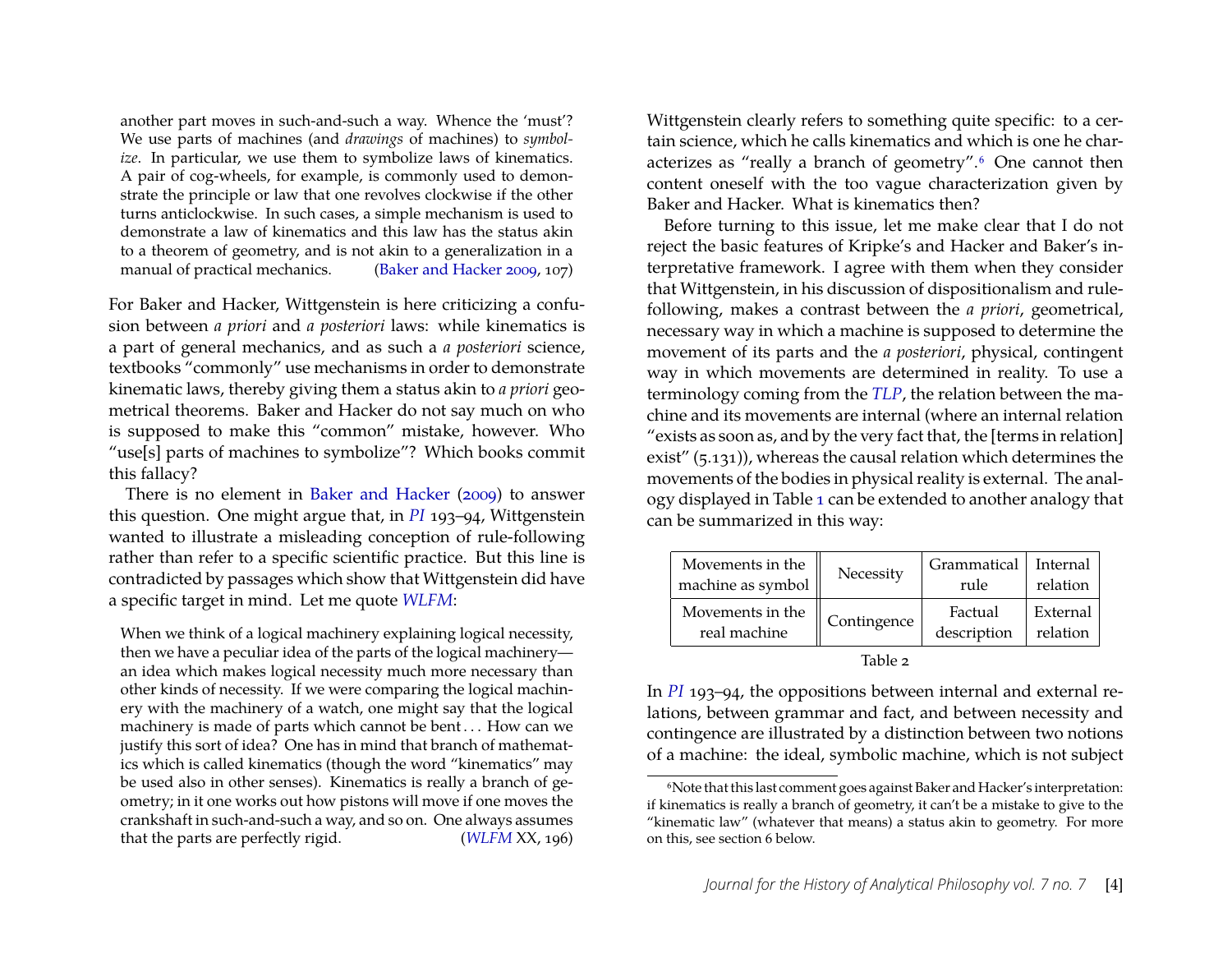to any deformation, and the real, material machine, which is not super-rigid. My task is to explain why Wittgenstein considered that this last contrast (see the left column in Table [2](#page-2-0) (above)) is a particularly vivid illustration of the former, more abstract oppositions (see the right columns of Table [2\)](#page-2-0). Kripke's interpretation has at least the merit to provide a plausible answer to this worry: since the distinction between a program and its implementation is now a familiar one, it can be used to give flesh to more abstract distinctions. But if Wittgenstein did not have a computer in mind, why did he suddenly refer to machines, to their movements, and to "kinematics"?

#### <span id="page-5-0"></span>**3. Kinematics and the Theory of Machines in Reuleaux**

When Ampère (1775–1836), continuing Monge's pioneering re-search,<sup>[7](#page-5-1)</sup> coined the term kinematics for the first time in 1834, the term designated both the pure science of motions<sup>[8](#page-5-2)</sup> and the general theory of machines.<sup>[9](#page-5-3)</sup> These two meanings were related. As [Moon](#page-17-4) [\(2007\)](#page-17-4) explains, $10$  the domestication of steam energy was a decisive moment in the evolution of machine. Before the eighteenth century, where animal or human forces were the sole source of power, machines were mainly seen as devices aimed at enhancing muscular strength. The rise of the steam industry

drastically changed the situation: the wish to enhance human power was progressively replaced by the project to control and regulate steam energy. That is, once the question of the source of the movement was definitively resolved and the issue of the source of the movement was settled, the main issue became how one type of movement could be converted into another. A machine was accordingly redefined by Monge and his followers "as a device that transformed motions" [\(Moon 2007,](#page-17-4) 53).[11](#page-5-5) Ampère's terminological innovation should be reinserted into this context. It is because the machine is no longer defined "as an instrument by the help of which the direction and intensity of a given force can be altered, but as an instrument by the help of which the direction and velocity of a given motion can be altered" [\(Ampère](#page-17-6) [1836,](#page-17-6) 51) that Ampère equates the science of machines with the science of pure movement.

This insight is at the basis of a scientific tradition (first developed in France) aimed at basing the classification of machines on rational principles coming from the science of pure motion: "Monge and his contemporaries,. . . grouped machines according to how they changed motion, from say circular to rectilinear or from rectilinear to alternating motion" [\(Moon 2007,](#page-17-4) 79). But the science of pure movement quickly proved to be incapable of providing clear and comprehensive classification methods. As it happened at the beginning of natural history and chemistry, different kinematical classifications based on different principles and methodologies were proposed during the nineteenth centuries.[12](#page-5-6) Faced with this proliferation of classifications and methodologies, scientists who argued that empirical investiga-

<span id="page-5-1"></span><sup>7</sup>Monge did not publish much on this topic. [Lanz and Betancourt](#page-17-5) [\(1808\)](#page-17-5) is considered the best development of Monge's ideas.

<span id="page-5-2"></span><sup>8</sup>In this sense, kinematics deals with the motion of points, bodies, and systems of bodies without considering the forces that caused the motion; the other branches of mechanics were statics (the study of equilibrium and its relation to forces) and kinetics (the study of motion in its relation to forces). On this traditional presentation, see [Wright](#page-18-12) [\(1896\)](#page-18-12).

<span id="page-5-3"></span><sup>&</sup>lt;sup>9"</sup>... to this science, in which motions are considered by themselves as observed in the bodies surrounding us, and specially in those systems of apparatus which we call machines, I have given the name Kinematics (Cinématique), from κιηµα, motion" [\(Ampère 1836,](#page-17-6) 52).

<span id="page-5-4"></span><sup>&</sup>lt;sup>10</sup>See also the introductions of [Willis](#page-18-13) [\(1841\)](#page-18-13), [Laboulaye](#page-17-7) [\(1854\)](#page-17-7), [Reuleaux](#page-17-8)  $(1875).$  $(1875).$ 

<span id="page-5-5"></span><sup>&</sup>lt;sup>11</sup>See for instance the discussion of the so-called Watt four bar linkage (a notorious mechanism invented by James Watt in 1784 which converted rotary into linear motion) in [Reuleaux](#page-17-8) [\(1875,](#page-17-8) 3–5).

<span id="page-5-6"></span><sup>12</sup>For an overview of these different classifications, see the historical introduction of [Willis](#page-18-13) [\(1841\)](#page-18-13), [Laboulaye](#page-17-7) [\(1854\)](#page-17-7), and [Reuleaux](#page-17-8) [\(1875\)](#page-17-8). National differences also explain the diversity of classification systems—German, English, French, Italian, Russian, and American engineers did not have exactly the same needs and backgrounds.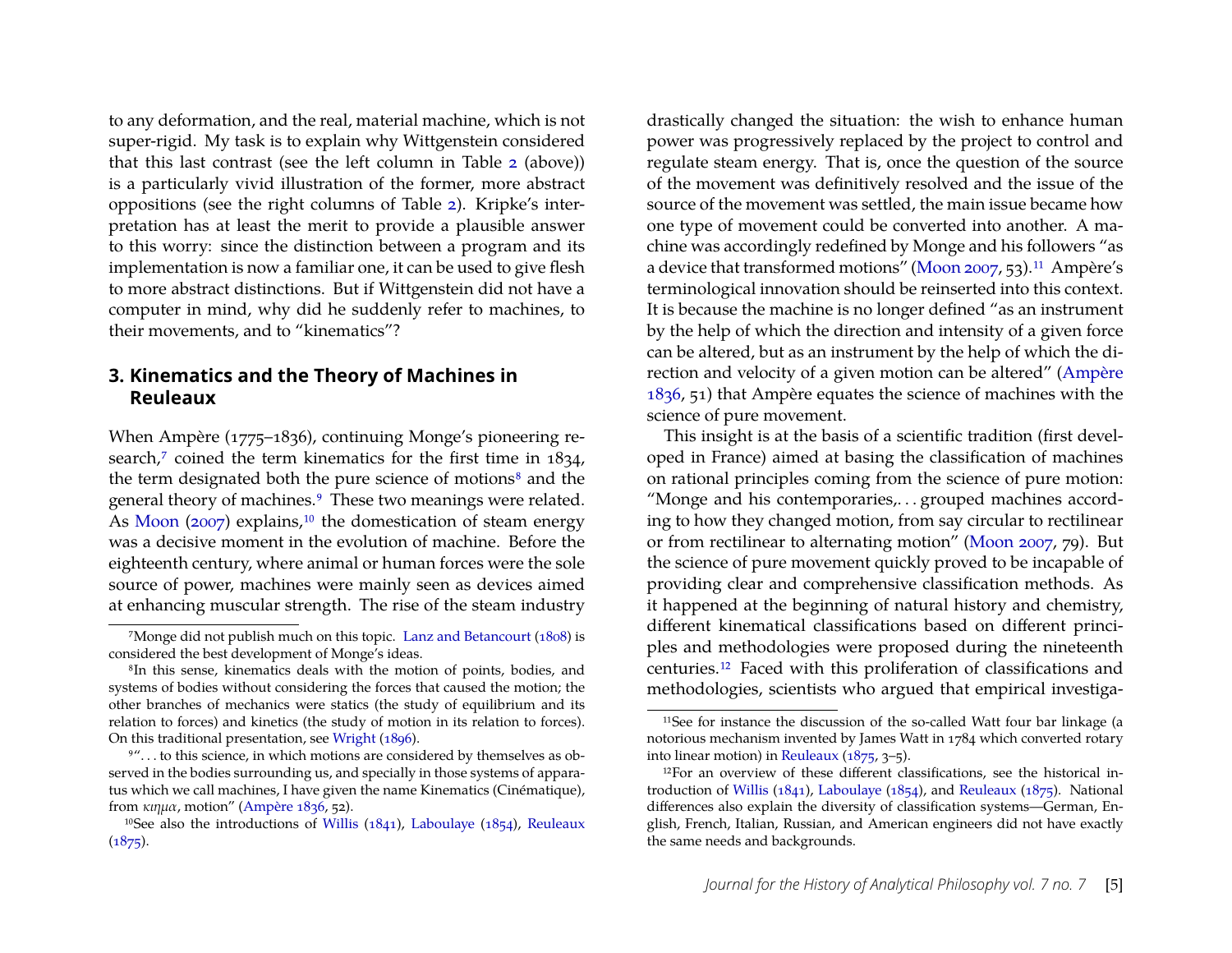tions should prevail abandoned the idea of deriving the classification of machines from scientific principles.[13](#page-6-2)

The issue at the heart of [Reuleaux](#page-17-8)  $(1875)^{14}$  $(1875)^{14}$  $(1875)^{14}$  $(1875)^{14}$  is precisely the following one: should one consider the science of machines as a scientific field on its own, endowed with its own objects, methods and problems, which is distinct from classical mechanics?[15](#page-6-0) Should one see it as a mere application of mechanics? Or should one abandon any scientific ambition and espouse the view that the theory of machines is merely a heterogeneous mix of recipes and empirical results? In the introduction of his [\(1875\)](#page-17-8), Reuleaux criticizes two opposing views: the "empiricist" approach, which contends that the classification of machines and machine elements should proceed on a case-by-case basis; the "mathematical" approach, which reduces the science of machines to the science of pure motion. Against the "empiricists", Reuleaux contends that one can find theoretical principles governing the classification of machines; against the "reductionists", he contends that machinic movements have features that are not shared by natural movements. In other words, Reuleaux based his defense of kinematics as an independent theoretical science on the iden-tification of features that are specific to machinic phenomena.<sup>[16](#page-6-1)</sup> Let me explain his reasoning.

[Reuleaux](#page-17-8) [\(1875\)](#page-17-8) introduces his approach by contrasting it from Monge's tradition:

The real cause of the insufficiency of [the French classifications] is not, however, the classification itself; it must be looked for deeper. It lies . . . in the circumstance that . . . classification has been attempted without any real comprehension being obtained of the objects to be classified. In the old classification a commencement was made very commonly with the changing of one rectilinear motion into another; but no one asked whence the first rectilinear motion came, why it existed, how it had been created [*wie man sie erzeugte*]. To take a special case, Hachette and Lanz choose for their first mechanism the so-called "fixed pulley." In this case it is the rectilinear motion of the cord as it runs off the pulley which is changed into another such motion in the part of the cord running on in the opposite direction. Why, however, the first motion is rectilinear we do not understand. [\(Reuleaux 1875,](#page-17-8) 18)

Before worrying about how movements are transmitted, one needs to understand how they are generated in the first place. What determines the movement of the cord in a pulley to be rectilinear?

In section 1 of his*Kinematics*, Reuleaux distinguishes two kinds of physical systems according to the ways they react to external disturbing forces. In what he calls the "kosmical systems" (i.e., the systems one encounters in nature), maintaining equilibrium requires that a similar external force, opposite to the disturbing one, is brought into action. In what he calls the "machine systems", pieces are arranged so that they could resist the disturbing force and exclude any not wished-for motion. To explain what he has in mind, Reuleaux takes the example of the movement

<span id="page-6-2"></span><sup>13</sup>See for instance Reuleaux's portrait of the work of his teacher, Ferdinand Redtenbacher (1809–1863) in [Reuleaux](#page-17-8) [\(1875,](#page-17-8) 14–15). For more on the evolution of kinematics from Monge to the present time, one finds a lot of material in the Springer series *International Symposium on History of Machines and Mechanisms Proceedings* and in [Moon](#page-17-4) [\(2007\)](#page-17-4). One finds also historical presentations of kinematics in the introductions of [Ampère](#page-17-6) [\(1836\)](#page-17-6), [Willis](#page-18-13) [\(1841\)](#page-18-13), [Laboulaye](#page-17-7) [\(1854\)](#page-17-7), [Reuleaux](#page-17-8) [\(1875\)](#page-17-8), and [Burmaster](#page-17-9) [\(1888\)](#page-17-9).

<span id="page-6-3"></span><sup>14</sup>Franz Reuleaux (1829–1905) was a Professor of mechanical engineering, first in Zürich (1856–1864), then at the Berlin Technische Hochschule (where Wittgenstein was trained as engineer from 1906 to 1908), where he was appointed chancellor in 1890. Then a central figure on the Prussian intellectual and scientific landscape (he was the friend of the most important German industrials, ambassador to international expositions, was referenced in dozens of books and papers and memorialized in Berlin with a monument and a named street). It is for his masterpiece *Kinematics of Machinery: Outlines of a Theory of Machines*, published in German in [1875](#page-17-8) (translated in English one year later), that Reuleaux is still known today as one of the most important forerunners of the modern mechanism and machine science. See [Moon](#page-17-4) [\(2007,](#page-17-4) 47ff).

<span id="page-6-0"></span><sup>&</sup>lt;sup>15</sup>I differ from [Wilson](#page-18-2) [\(1997,](#page-18-2) [2017\)](#page-18-3) in that I attach central importance to the "architectonic" issue concerning the relation between kinematics and mechanics.

<span id="page-6-1"></span><sup>16</sup>On this "essentialism", see [Wilson](#page-18-2) [\(1997\)](#page-18-2).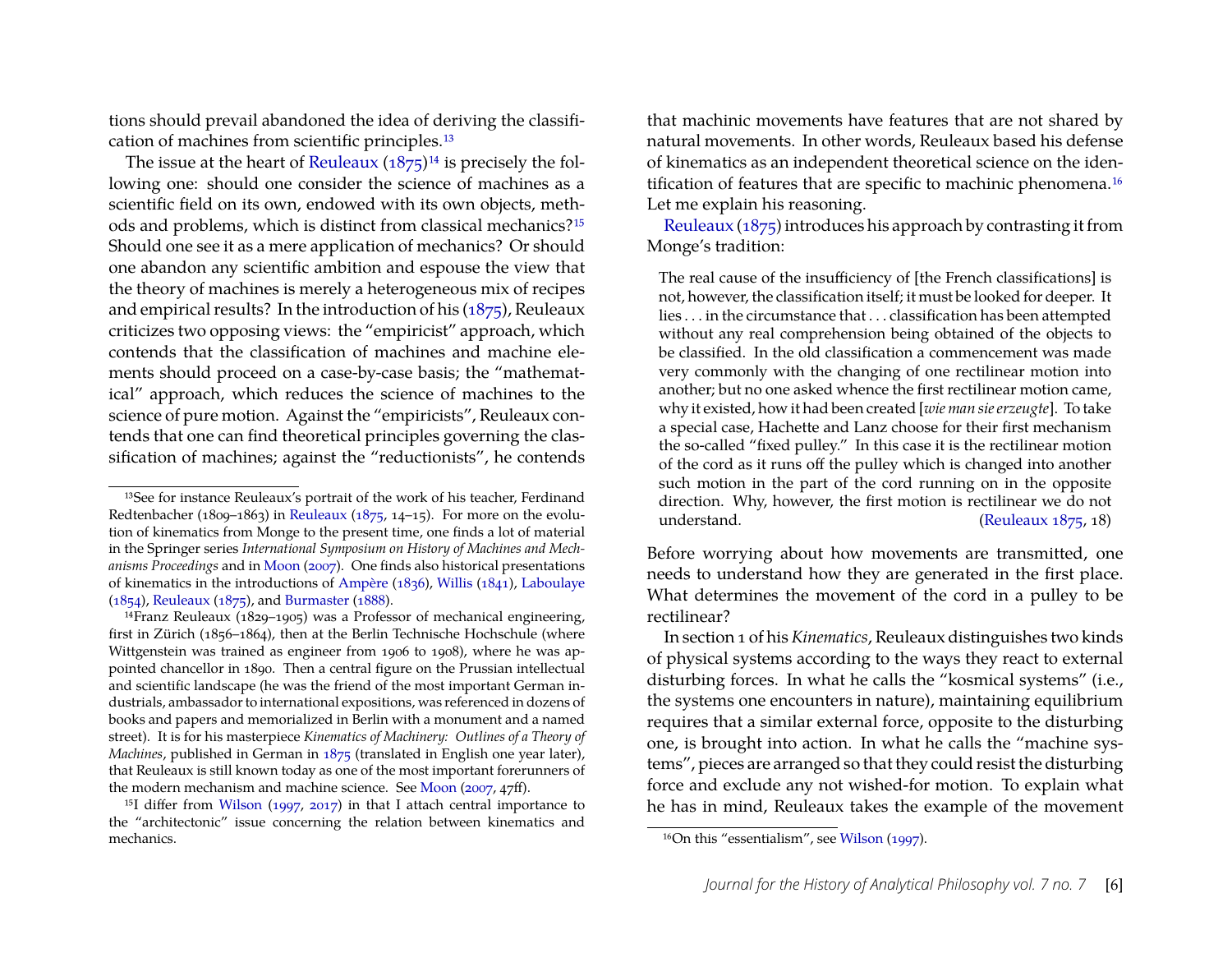of a body *T* (for instance, a satellite) rotating around another body *P* (for instance, a planet). So long as the conditions remain unaltered, the movement continues the same. However, as soon "as any external disturbing force  $Q_1$  (... perpendicular to the plane of motion), begins to act upon one side of *T*, *T* alters its path;... if this is to be prevented, another external force  $Q_2$ , equal and opposite to *Q*1, must be brought simultaneously into action" [\(1875,](#page-17-8) 31). This is what happens in nature according to Newton's classical mechanics. In a machine, the situation is different. Imagine that T is fixed on a wheel which rotates around an axis passing through *P*. Now,

if any disturbing force *Q* acts sideways upon the wheel, then (if we suppose the material of the wheel, shaft, and bearings to be completely rigid) no alteration of the circular motion occurs; and this is true equally whether *Q* be great or small, continuous or intermittent, constant or changing in direction. [\(Reuleaux 1875,](#page-17-8) 31)

For Reuleaux, unlike Monge, in machine as in nature, movements are guided by forces. But, whereas in nature the occurrence of a disturbing force *Q*1 does not generate by itself any other forces *Q*2 which opposes to its action, in a machine, when a force acts on a body in a non "required manner", others forces appear, which prevent any movement. Let me quote how Reuleaux summarizes the fundamental distinction between natural and machinic phenomena:

Whilst in the first system, which we may call kosmical, the external measurable mechanical forces are opposed by similar external forces, in the second, the machine system, there are opposed to all external forces others concealed in the interior of the bodies forming the system, and appearing there, and acting in exactly the required manner [*erforderlichen Weise zu wirken*], in consequence of the action of the external forces . . . The difference between the two systems is therefore that sensible forces are in the one case opposed by other and independent sensible forces, and in the other case by dependent latent forces [*abhängige latente Kräfte*].

In a machine, "latent forces" (generated by the rigidity of the mechanism controlling the movements) automatically compensate for any disturbing external forces.

Reuleaux acknowledges that his distinction between machine and kosmos is an idealization: "the two systems are not divided by a hair-line" [\(1875,](#page-17-8) 34), they are ideal-types that are rarely found in pure form in reality.[17](#page-7-0) He also acknowledges that theoretical kinematics (which is about a pure machine) should be supplemented by applied kinematics (taking into account the deformation of the machine components) in order to apply itself to the real machines that surround us.<sup>[18](#page-7-1)</sup> But the distinction nevertheless helps to distinguish two important ways of generating movements, and Reuleaux steadily maintains that "the balancing [*das Wirken*] of sensible by latent forces is [the] principal characteristic [*Hauptkennzeichen*] of the machine like or machinal as distinguished from the kosmical," and that it "must be kept distinctly in view in endeavouring to understand the exact idea conveyed by the word machine" [\(Reuleaux 1875,](#page-17-8) 34–35).

Now, if latent forces are the principal characteristic of machines, what are these forces exactly? How do they act? Reuleaux does not engage in an ontological analysis of latent forces.[19](#page-7-2) Instead, he emphasizes that the action of the latent forces is determined by the form and arrangement of the rigid bodies in which they are concealed. Let me quote an important passage which summarizes his position:

When a machine is constructed it is meant to be an arrangement for carrying on some definite mechanical work . . . For such a purpose

[<sup>\(</sup>Reuleaux 1875,](#page-17-8) 33–34)

<span id="page-7-0"></span><sup>&</sup>lt;sup>17</sup>There are latent forces in nature (Reuleaux mentions the motion of sap in plants) and external forces are sometimes required in machines as well (Reuleaux mentions machine with flectional elements or strings and machine with force-closure—see chapter IV of [Reuleaux 1875\)](#page-17-8).

<span id="page-7-1"></span><sup>&</sup>lt;sup>18</sup>[Reuleaux](#page-17-8) [\(1875\)](#page-17-8), introduction and section 2. See also the introduction of [Reuleaux](#page-18-14) [\(1893\)](#page-18-14).

<span id="page-7-2"></span><sup>&</sup>lt;sup>19</sup>Reuleaux only notes that latent forces might be explained by the microstructure of the body in which they are concealed—contenting himself to point out an analogy with the theory of heat. See [Reuleaux](#page-17-8) [\(1875,](#page-17-8) 33).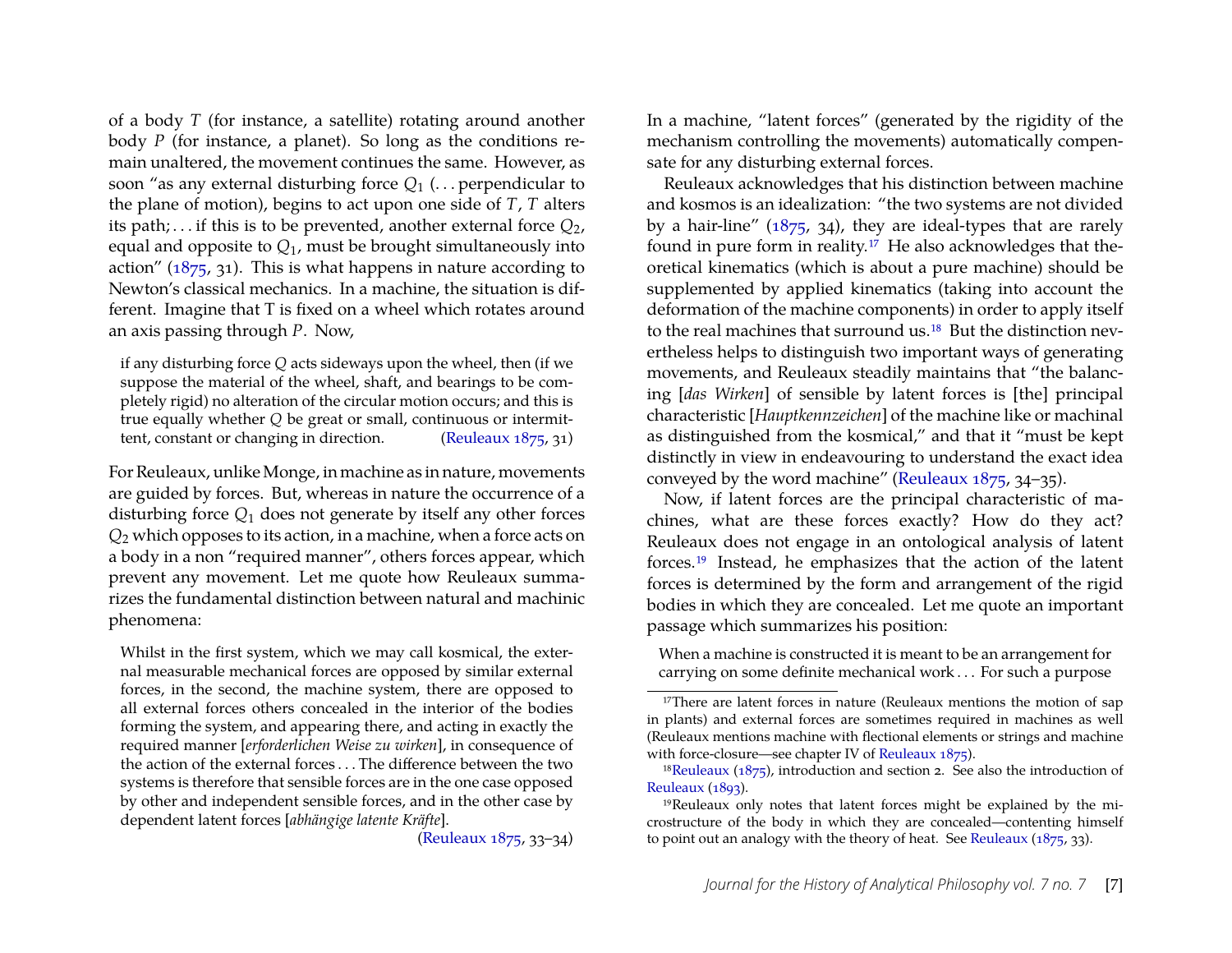we require that so soon as motion is caused [*Bewegung erzeugen*] by any effort in any part of the machine that motion shall be of an absolutely defined nature [*ganz bestimmte Bewegungen*] . . . Every motion then which varies from the one intended will be a disturbing motion, and we therefore give beforehand to the parts which bear the latent forces the bodies, that is, of which the machine is constructed, such arrangement [*Anordnung*], form [*Form*] and rigidity [*widerstandsfähig*] that they permit each moving part to have one motion only, the required one [*nur eine einzige Bewegung, und zwar die bezweckte gestattet*]. This having been done, so soon as the external natural forces which it is intended to employ are allowed to act, the desired motion [*bezweckte Bewegung*] occurs. Our procedure is therefore twofold; negative first—the exclusion of the possibility [*Ausschliessung der Möglichkeit*] of any other than the wished-for motion; and then positive—the introduction of motion.

[\(Reuleaux 1875,](#page-17-8) 35).

Because the parts are rigid and then conceal latent forces, their forms and arrangements exclude the possibility of any other motion than the wished-for one. The reference to latent forces is thus, for Reuleaux, a way of saying that it is the geometric connection between the rigid parts of the machine (their shapes and arrangements) which explains how motion is determined.

In section 3, Reuleaux gives more details about how movements are geometrical determined:

In the machine, . . . the moving bodies are prevented, by bodies in contact with them, from making any other than the required motions. This contact also, if the problem is to be entirely solved, must take place continually, which presupposes the possession of certain properties by the bodies in contact. In proceeding to examine these properties more closely, we shall assume in the first instance that the bodies possess complete rigidity, . . . so that only geometrical properties remain for us to consider. [\(Reuleaux 1875,](#page-17-8) 41–42)

To go back to our example of the rotating body, it is the contact between the rigid axis and the rigid wheel which makes it the case that the latent force will counterbalance any external "disturbing" one. The wheel and the axis are related by what Reuleaux



Figure 1: Revolute or Pin Kinematic Pair. From Reuleaux Collection of Mechanisms and Machines at Cornell University. Photo by Jon Reis. Reproduced by kind permission.

<span id="page-8-0"></span>calls a revolute pair. (For more on the notion of a pair, see Section [4](#page-9-1) below.) Such a pair involves two parts connected through reciprocal cylindrical envelopes, the hollow element (the wheel) being wrapped around the full one (the axis). Any external force applied in the plane of rotation tangentially to the wheel will move it. But any other move is made impossible by the form of the contact surface.

Let me summarize what we have seen so far. Reuleaux considers that there is a genuine difference between the way movements are produced in nature and the way they are generated in a machine. Whereas, in nature, the motions are caused by sensible forces and should then be investigated with the aid of Newtonian mechanics, in a machine system, motions are controlled by latent forces, that is, by the geometrical shapes of the contact surfaces between the rigid parts of the machines. Kinematics, defined as the theory which studies how motions are generated by geometrical arrangements of the machine components,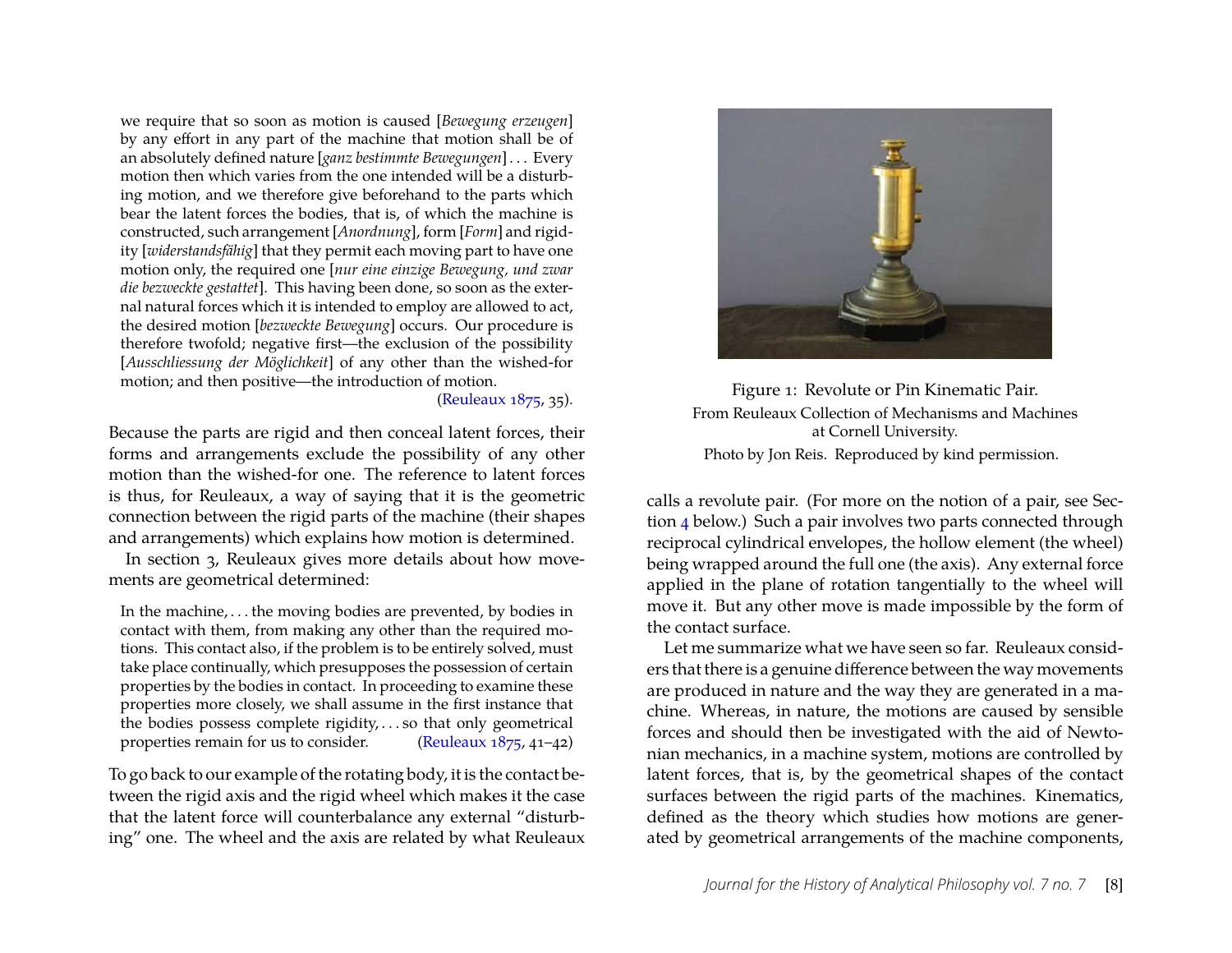is then distinct from classical mechanics.<sup>[20](#page-9-0)</sup> The idea that, in an idealized machine, movements are determined by the geometrical way components are arranged, is one that plays a central role in [Reuleaux](#page-17-8) [\(1875\)](#page-17-8). Let me call it Reuleaux's fundamental insight [\(RFI\):](#page-8-0)

(RFI) In a machine (as opposed to a kosmos), movements are completely determined by the geometrical forms and arrangement of the machine components.

[\(RFI\)](#page-8-0) is not present in the kinematic tradition before Reuleaux. One does not find in Ampère, Willis, Laboulaye, etc. such an emphasis on latent forces, rigid bodies, contact between surfaces, or geometrical guidance. Conversely, (RFI) will be, after Reuleaux, considered a fundamental ingredient of the kinematic toolkit— an ingredient that still remains relevant today.<sup>[21](#page-9-2)</sup>

#### <span id="page-9-1"></span>**4. Kinematic Grammar**

In light of a comparison with Wittgenstein, I need to say a little more on [Reuleaux](#page-17-8) [\(1875\)](#page-17-8), especially on his effort, in chapter 7, to design a kinematic notation. The basic elements of a machine are called "links" (*Glieder*) by Reuleaux. He explains, however, that the genuine units in a machine are pairs of links.<sup>[22](#page-9-3)</sup> This emphasis on pairs is a direct consequence of [\(RFI\),](#page-8-0) which says that the movement of an element with respect to another is completely controlled by the shape of the mating surfaces connecting the two. Thus, the geometrical features of the pair entirely determine the kinematic properties of the links it connects. Chapter 3 of [Reuleaux](#page-17-8) [\(1875\)](#page-17-8) is a systematic investigation of the most elementary types of pair, called "closed pairs".[23](#page-9-4) When several links are connected two-by-two by pairs, they are said to form a kinematic chain (*Kette*). A chain can be open or closed (it is closed if all the links are two-by-two connected, open if the chain ends by two unconnected links). A closed chain with one link fixed (the frame link) is called a mechanism, $24$  and the type of a mechanism is partially<sup>[25](#page-9-6)</sup> determined by the type of pairs which relates its links. In the simple example of the four-bar linkage (of

<span id="page-9-0"></span><sup>&</sup>lt;sup>20</sup>I agree with Wilson that optimization in machine building is a running theme in [Reuleaux](#page-17-8) ( $1875$ ). But I don't see how the stress put on optimization can explain, for instance, why ideal machine components must be rigid while the "architectonic" project to make kinematics independent of mechanics explains it.

<span id="page-9-2"></span><sup>21</sup>For example, let me quote the beginning of a representative modern textbook on the topic [\(Uicker et al. 2003,](#page-18-15) 7): "[In a mechanism], the controlling factor that determines the relative motions allowed by a given joint is the shapes of the mating surfaces or elements. Each type of joint has its own characteristic shapes for the elements, and each allows a given type of motion, which is determined by the possible ways in which these elemental surfaces can move with respect to each other . . . These shapes restrict the totally arbitrary motion of two unconnected links to some prescribed type of relative motion and form the constraining conditions or constraints on the mechanism's motion." Burmaster's textbook [\(1888\)](#page-17-9) played an important role in the diffusion of Reuleaux's work in Germany. On this reception, see [Luck](#page-17-10) [\(2000\)](#page-17-10).

<span id="page-9-3"></span><sup>22</sup>"A machine consists solely of bodies which thus correspond, pair-wise, reciprocally. These form the kinematic or mechanismal elements of the machine. The shaft and the bearing, the screw and the nut, are examples of such pairs of elements. We see here that the kinematic elements of a machine are not employed singly but always in pairs; or in other words, that the machine cannot so well be said to consist of elements as of pairs of elements. This particular manner of constitution forms a distinguishing characteristic of the machine" [\(Reuleaux 1875,](#page-17-8) 43).

<span id="page-9-4"></span><sup>23</sup>A pair is closed if its mating surfaces have the same forms. Not all kinematical pairs are closed (on this, see [Reuleaux 1875,](#page-17-8) 129ff). According to Reuleaux, there are three kinds of closed pairs: the prismatic, the revolute, and the helicoïdal. In a prismatic pair, the link *A* can only slide with respect to the link *B*; in a revolute pair, *A* can only rotate around *B*; in a helicoïdal pair, the movement of *A* with respect to *B* is one of "simple sliding combined with simple rotation proportional to the sliding". For more on this, see [Reuleaux](#page-17-8) [\(1875,](#page-17-8) 96ff).

<span id="page-9-5"></span><sup>24</sup>This distinction between closed chain and mechanism gives birth to the theory of kinematic inversion: one and the same kinematic chain can generate various mechanisms which differ with respect to the link considered as fixed. On kinematic inversion, see [Reuleaux](#page-17-8) [\(1875,](#page-17-8) 92–96), [Uicker et al.](#page-18-15) [\(2003,](#page-18-15) 15–19).

<span id="page-9-6"></span><sup>&</sup>lt;sup>25</sup>There are indeed complications here. Sizes sometimes matter, one can introduce derivative chains, etc. For question of convenience, I oversimplify a development which is much more refined in its detail.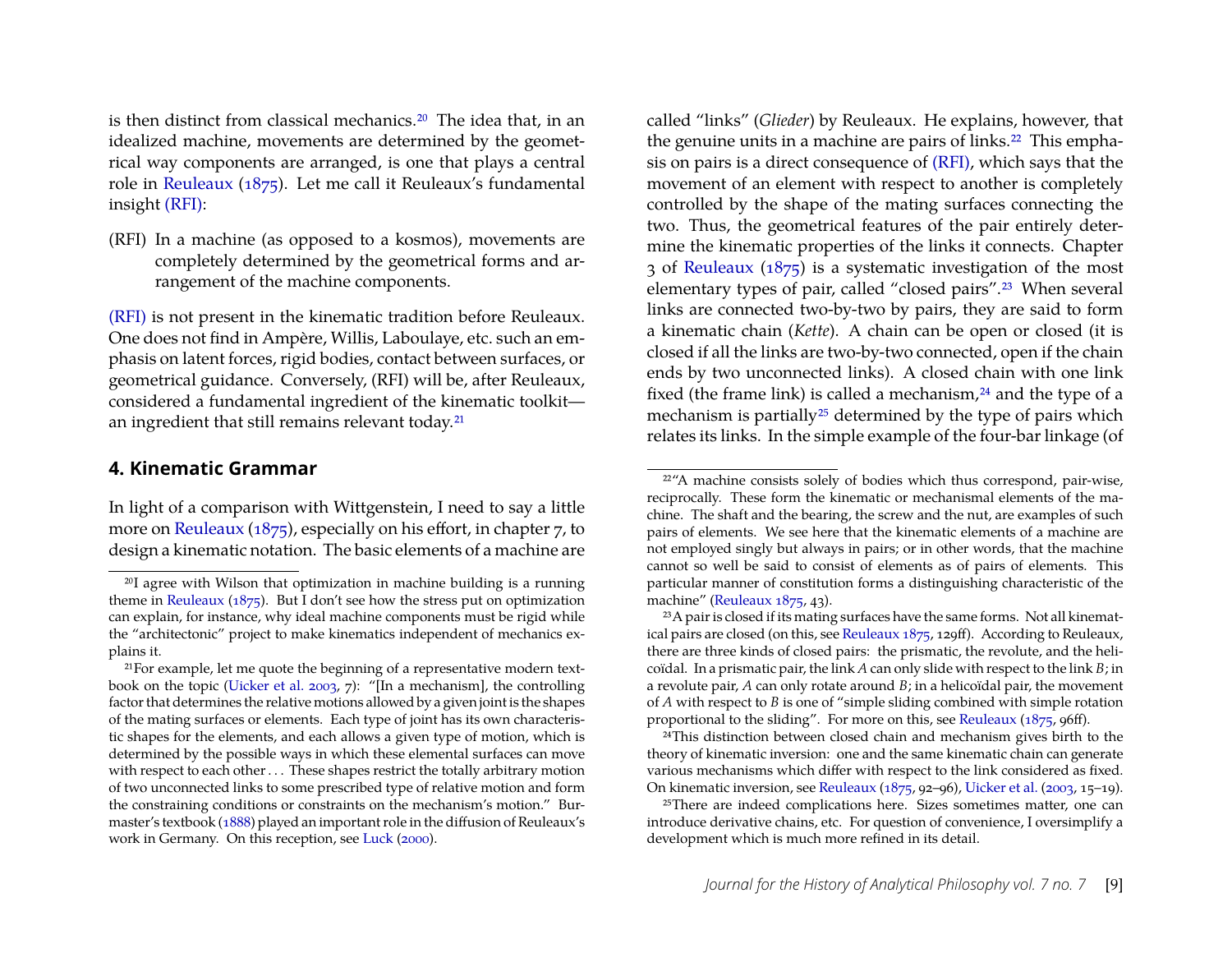

Figure 2: Four bar linkage mechanism Illustration from [Reuleaux](#page-17-8) [\(1875,](#page-17-8) 68).

<span id="page-10-0"></span>which a picture is given below), the four links (*bc*, *de*, *fg*, and *ha*) are constrained by four revolute pairs, and when one link is fixed (here *ha*), the motion of any other link determines the motion of the rest, in the way represented in Figure [2.](#page-10-0)

In [Reuleaux](#page-17-8) [\(1875\)](#page-17-8), the kinematic classification is based on what is called "kinematic analysis", i.e., the decomposition of any given machine into its elementary mechanisms. Even if Reuleaux's classification is no longer used,<sup>[26](#page-10-1)</sup> many of Reuleaux's basic notions (pairs, closed chains, mechanisms, and kinematic inversion) are still part of the mechanical engineer's toolbox. What I want to emphasize is not so much the success of

Reuleaux's project as its coherence: the classification of machines is entirely grounded in the geometrization of movements expressed in [\(RFI\).](#page-8-0) Indeed, machines are made of mechanisms, i.e., chains of links connected by pairs, which are just links whose (relative) movements are guided by the geometrical form of their rigid mating surfaces. The idea that what is specific to a machine is that the movements of the parts are generated by contact between rigid bodies is then the foundation of Reuleaux's entire theoretical building.

[Reuleaux](#page-17-8) [\(1875,](#page-17-8) chap. 7) completes his conceptual construction by developing a specific symbolism made to express, in a concise way, the relation between the composition of a mechanism and the movements of its different parts. There, Reuleaux explains that the immense variety of possible chain-forms makes it difficult, by using ordinary language, or by using picture,<sup>[27](#page-10-2)</sup> to "survey the inner relationships of mechanisms as well as their differences"  $(1875, 248)$ . He then remarks that, in similar circumstances, mathematics and chemistry have developed special symbolic notations to get around the problem. It is thus not surprising to see that watchmakers first, then, more systematically, Babbage and Willis, tried to design special notation to "express machine combination in some concise form" (248). Reuleaux however, considers that these first attempts could not succeed, owing to the fact that machines were not yet analyzed in a proper way.[28](#page-10-3) It is therefore necessary to take up a top-to-bottom approach to this project.

Let me briefly indicate how Reuleaux's notation works. Three types of signs are distinguished: names, form symbols, and relation symbols. Names designate the shapes of the mating surfaces. For instance, a cylinder (i.e., the shape of a mating surface

<span id="page-10-1"></span><sup>26</sup>Reuleaux argued that the degree of freedom of any pair should be equal to one. From a contemporary perspective, this limitation unduly restrains the generality of Reuleaux's analysis.

<span id="page-10-2"></span><sup>&</sup>lt;sup>27</sup>On the advantage of the formula over the picture, see [Reuleaux](#page-17-8)  $(1875, 1875)$  $(1875, 1875)$ 259–60).

<span id="page-10-3"></span><sup>&</sup>lt;sup>28</sup>On [Babbage](#page-17-11) [\(1851\)](#page-17-11), [Reuleaux](#page-17-8) [\(1875,](#page-17-8) 250) wrote: "What the symbolic memoranda of Babbage express, and were intended to express, is not the essential constitution of the machine, its different parts scientifically defined and recognizably indicated by the stenographic symbols."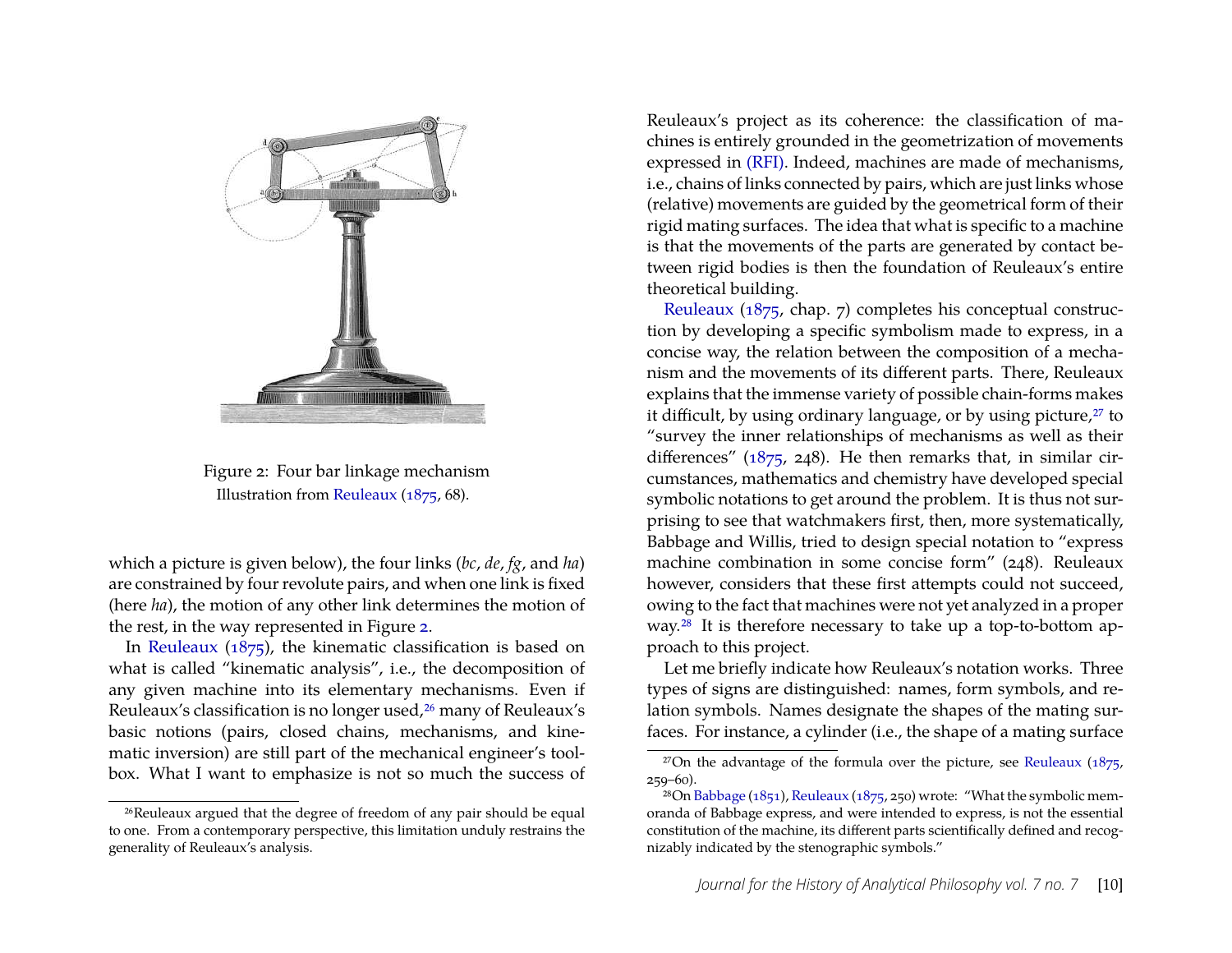in a revolute pair) is denoted by *C*. Form symbols give extra indication about what is named. For instance, *C* <sup>+</sup> designates a full cylinder, C<sup>−</sup> an open one. Relation symbols are essentially of two kinds: those designating the contact between mating surfaces (for instance, the symbol " $=$ " means that the sizes of the surfaces are equal) and those characterizing the link (the link itself is designated by a sequence of points and the parallelism between links is represented by two vertical bars). Thus, the four-bar linkage drawn in Figure [2](#page-10-0) is encoded in this way (the underlining of the last link means that it is fixed):[29](#page-11-0)

## $C^+ \dots \|\dots C^-_- C^+ \dots \| \dots C^-_- C^+ \dots \| \dots C^-_- C^+ \dots \| \dots C^-_-$

As this example shows, Reuleaux gives prominence in his notation to the representation of pair-types. It is in keeping with his general line since pair-types determine the nature of the relative movements. Note as well how geometric constraints are embedded within the grammatical rules of the new notation. For instance, speaking of the revolute pairs, Reuleaux explains that "we shall not require any sign beyond  $C^+C^+$  to show that the axes of the cylinders are parallel, while  $C$ <sup>−</sup> *C*<sup>−</sup> is incorrect, for it is impossible to form a kinematic pair from two open cylinders" [\(1875,](#page-17-8) 255). Owing to the form of the revolute pair, it is superfluous to indicate that the axes are parallel just as it is superfluous to say that the expression "C<sup>−</sup>C<sup>-</sup>" does not belong to the symbolism. In other words, in Reuleaux's symbolism, a name contains in itself its possibility of combination with the other names and also the ways in which it can be combined. Reuleaux's geometrization of machinic movement is at the same time a grammaticalization of machinic movement: the geometrical determinations of the machine movements are reflected at the level of the syntax rules of the kinematic symbolism. Of course, in this notation, "the possibility of the bending, breaking off, melting" (*[PI](#page-18-0)* 193) of the machine components are completely forgotten, and what is symbolized is only "a particular action of the machine" (*ibid*.), taken as a highly idealized (geometrized) system.

In light of the comparison I want to make with Wittgenstein, I don't need to expand more on the specific features of Reuleaux's kinematic symbolism. What is important for me is the mere existence of a kinematic symbolism and the fact that grammaticalization and geometrization go hand in hand. Of course, Wittgenstein draws so much from mechanics and engineering in his ruminations on language (in the *[TLP](#page-18-11)* as in *[PI](#page-18-0)*) that a more thorough examination of Reuleaux's kinematic notation could be extremely instructive.<sup>[30](#page-11-1)</sup> But here I merely want to show that in the context of Reuleaux's kinematic, the phrase "the machine as symbol" has an easy interpretation: it simply designates the machine system (that is, what can be encapsulated in a kinematic formula) as opposed to the kosmical system. The machine as symbol is the machine diagram, the idealization of the working of the real machine (the one subjected to external forces which deform its elements and introduce friction) that is represented in kinematic notation. There is thus no need to refer to computer science and to a computer program to give meaning to the enigmatic "*Maschine als Symbol*" occurring in *[PI](#page-18-0)* 193. Such a phrase finds a very clear and precise interpretation in the context of Reuleaux's kinematics.

<span id="page-11-0"></span> $29$ That the chain is closed is represented by the fact that "=" is appended to the last "*C* <sup>−</sup>". This notation can be expanded in various ways. It can also be abbreviated; see [Reuleaux](#page-17-8) [\(1875,](#page-17-8) 263–64).

<span id="page-11-1"></span><sup>30</sup>To take just one example, think of *[PI](#page-18-0)* 12 which addresses the uniform appearance of words which conceals the variety of their uses: "It is like looking into the cabin of a locomotive. We see handles looking more or less alike . . . But one is the handle of a crank which can be moved continuously (it regulates the opening of a valve); another is a handle of a switch, which has two effective positions . . . ; a third is the handle of a brake-lever . . . ; a fourth, the handle of a pump . . . ". Reuleaux explains at the beginning of chapter 7 that the aim of a kinematic notation is to recover the differences between the mechanisms that are difficult to express in the ordinary language and difficult to detect in a picture.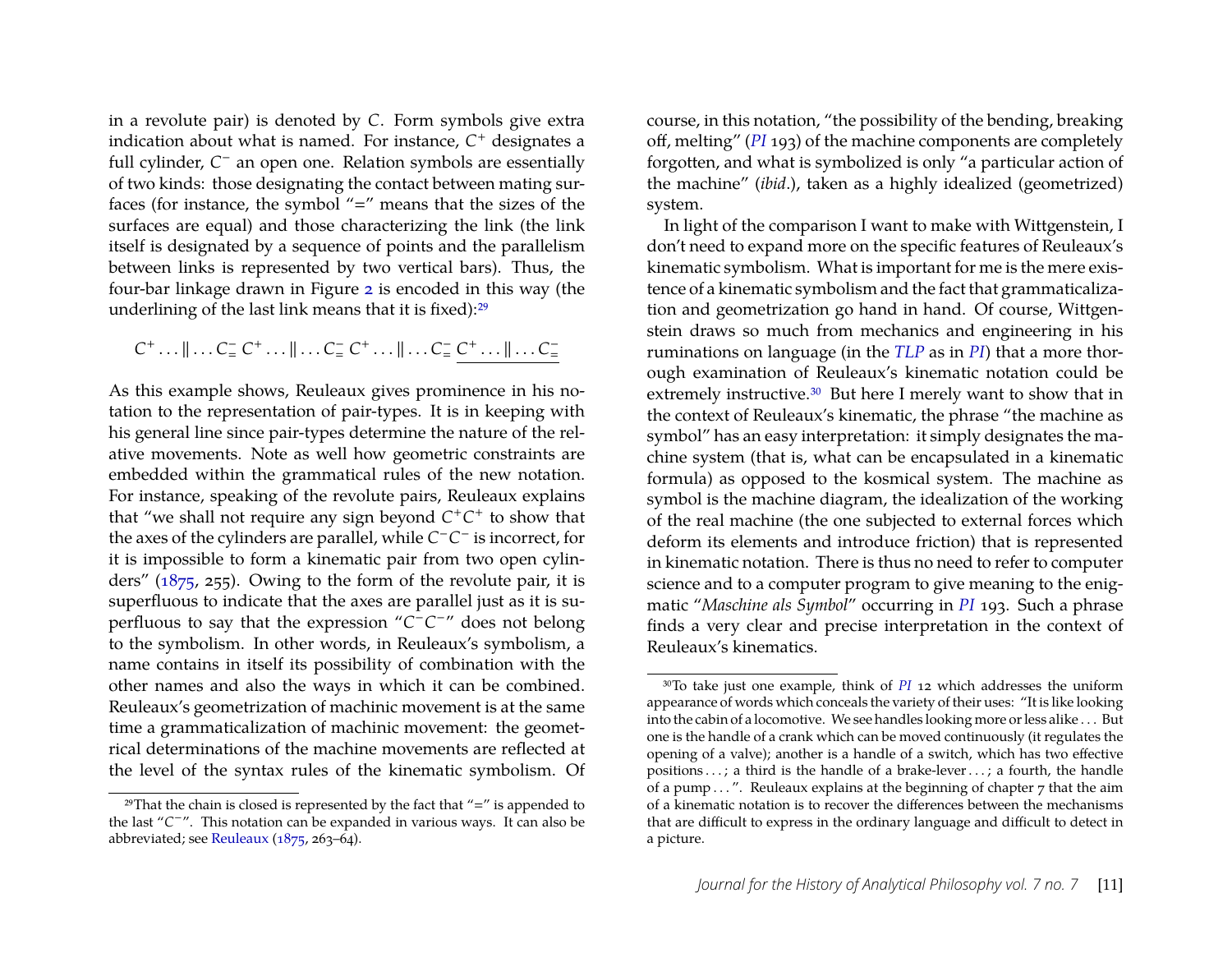#### <span id="page-12-1"></span>**5. Reuleaux, Wittgenstein and the Machine Analogy**

To interpret *[PI](#page-18-0)* 193–94, Kripke refers to the distinction between the program and the machine in which it is implemented, while Baker and Hacker refer to the distinction between geometrical theorems and mechanical laws neglected in some (unspecified) books. Our detour through Reuleaux shows us that, to understand Wittgenstein's analogy, we don't need to refer to computer science and we can be more specific than Baker and Hacker. When Wittgenstein says in *[WLFM](#page-18-10)* that kinematics is a "branch of geometry" in which "one works out how pistons will move if one moves the crankshaft in such-and-such a way," it seems he referred to kinematics as developed in [Reuleaux](#page-17-8) [\(1875\)](#page-17-8).

In the introduction of this paper, I represented in Table [1](#page-1-1) the analogyWittgenstein made between the machine and the rule. In the same way as the movements in a machine are predetermined by the geometric configuration of the machine, the applications of a rule are completely controlled by the rule. The question, then, is as follows: in which conception of the machine does one find the idea that movements are predetermined in the geometric configuration of the machine? Our historical investigation led us to conclude that this idea, which I labelled [\(RFI\)](#page-8-0) above, lies at the heart of Reuleaux's conceptual reorganization of kinematics and that it distinguishes it from the other ones (in particular, those present in Monge's tradition). The comparison between Reuleaux and Wittgenstein is natural: the insistence on the rigidity of machine parts, on the geometric pre-determination of machinic movement, is found nowhere else but in Reuleaux.<sup>[31](#page-12-0)</sup> In the same vein, note how close Wittgenstein's terminology is to Reuleaux's: phrases such as "*bestimmt Bewegung*", "*Wirkung-*

*weise*", "*Ausschliessung der Möglichkeit*", "*starre Körper*", and of course "*Kinematik*", are used by both thinkers. Our historical investigation allows us to clarify the nature of the relationship between machine and movement by adding a new column to Table [1:](#page-1-1)

| Geometrical form of the<br>contact surface between<br>links in a chain | Machine   | Rule        |
|------------------------------------------------------------------------|-----------|-------------|
| Relative movements of the<br>links in a chain                          | Movements | Application |

Table 1′

One might object that one does not find any trace of the phrase "*Die Machine als Symbol*" in [Reuleaux](#page-17-8) [\(1875\)](#page-17-8). But, as I have shown in Section [4,](#page-9-1) Reuleaux attached great importance to the design of a special kinematic symbolism. Understanding a kinematic formula which represents a mechanism amounts to knowing how its different parts move. The kinematic grammar incorporates the geometric constraints. One can then complete Table [1](#page-1-1) in this alternative way:

| Kinematic formula<br>representing a mechanism<br>("machine as symbol") | Machine   | Rule        |
|------------------------------------------------------------------------|-----------|-------------|
| Movements of the<br>mechanism                                          | Movements | Application |
|                                                                        |           |             |

Table 1′′

In Section [3](#page-5-0) (see Table [2\)](#page-2-0), I explained how the machine analogy is based on the distinction between two notions of a machine: the idealized and the real, material, one. Kripke considers, as Baker and Hacker did, that Wittgenstein is precisely criticizing the conflation of these two notions in *[PI](#page-18-0)* 193–94 and more generally, the conflation between a normative rule and a factual

<span id="page-12-0"></span><sup>&</sup>lt;sup>31</sup>We are here spelling out the comparison already made by [Wilson](#page-18-2) [\(1997,](#page-18-2) 293): "As students, [the apprentice engineers] are trained to grind out endless sequences of pictures . . . that capture the state of the mechanism at various stages of its cycle. It is exactly this sort of *development* of a "rule" . . . that Wittgenstein seems to have in mind in his discussion at *[PI](#page-18-0)* §§193–94."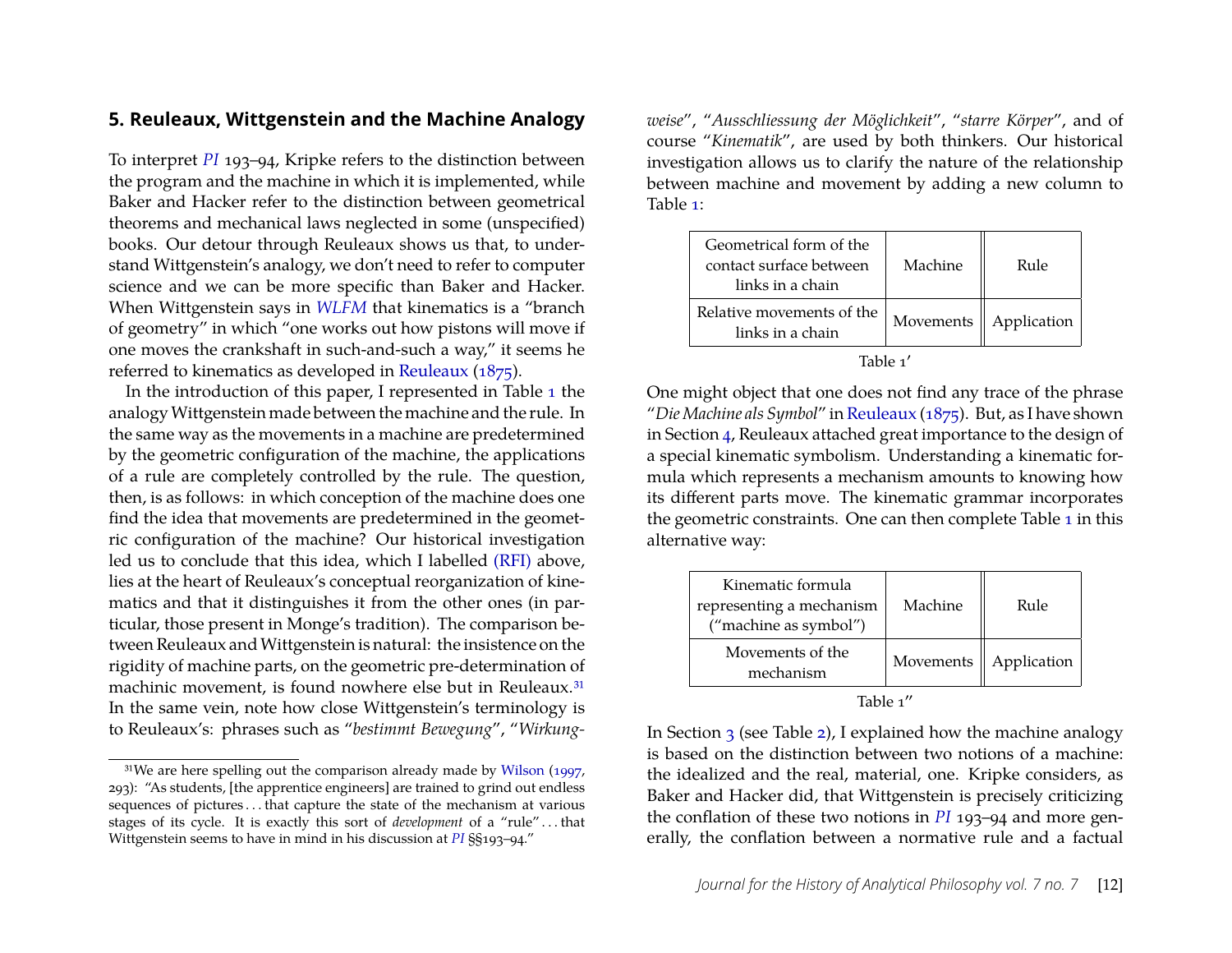description. From our perspective, the distinction between the ideal and the real machine is based on Reuleaux's distinction between machine system and kosmical system. More precisely, the real machine is the mixture of machine and kosmical system that is often found in reality, whereas the ideal machine is the ideal-type of the machine system—the one, rarely found in its pure state in reality, in which all the movements are generated by latent forces. In a pure machine system, the action of the machine is, literally speaking, "there in it from the start", concealed in the geometrical shapes of the components. On the contrary, in a kosmical system (or in a mixture between the two systems), external sensible forces are to be taken into account; we can no longer assume that the bodies are rigid and "forget the possibility of bending, breaking off, melting, etc." Note that in Reuleaux, the distinction between machine and kosmos is used to demarcate kinematics from general mechanics: kinematics is "a branch of geometry", as Wittgenstein says in *[WLFM](#page-18-10)*, and thus does not have the same status as general mechanics (Newtonian dynamics) which is considered an *a posteriori* science. All this allows us to complete Table [2](#page-2-0) by clarifying the distinction between ideal and real machine:

| Kinematics | Machine system<br>(rigidity)              | Necessity   | Grammatical<br>rule | Internal<br>relation |
|------------|-------------------------------------------|-------------|---------------------|----------------------|
| Classical  | $\frac{1}{1}$ Kosmical system $\parallel$ | Contingence | Factual             | External             |
| mechanics  | (sensible forces)                         |             | description         | relation             |

| г |  |
|---|--|
|---|--|

In kinematics, which studies machine systems, one deals with internal relations, grammatical rule, and necessity; in classical mechanics, which studies kosmical systems, one deals with external relations, factual descriptions, and contingent fact.

Reinserting *[PI](#page-18-0)* 193–94 in the context of Reuleaux's kinematics then allows us to clarify the conception of machine that underlies Wittgenstein's comparison between machine and rules. Kripke's anachronistic reference to computer science is not forced on us:

there is another, historically more likely framework that makes it possible to give a precise content to the distinction between ideal and real machines. But despite its attractiveness, our proposal faces an obvious objection: neither in the *[TLP](#page-18-11)* nor in the later passages from the thirties does Wittgenstein mention Reuleaux as an important influence on his thought.[32](#page-13-0) If, as I maintain, Wittgenstein had Reuleaux in mind when writing *[PI](#page-18-0)* 193–94, why did he not say so?

There is evidence that Wittgenstein read [Reuleaux](#page-17-8) [\(1875\)](#page-17-8): a copy of the book was in Karl Wittgenstein's library and some of Reuleaux's drawings are copied in Wittgenstein's *Nachlass*.[33](#page-13-1) Moreover, it seems natural to assume that, even if Reuleaux was retired when Wittgenstein came to Berlin, the program of the Technische Hochschule bore the mark of his work.<sup>[34](#page-13-2)</sup> (For instance, the collection of 800 models built by Reuleaux for expressing mathematical and kinematic ideas was kept in Charlottenburg and remained heavily used during Wittgenstein's forma-tive years.)<sup>[35](#page-13-3)</sup> As we have seen, Reuleaux's fundamental concepts and techniques, those which are important in our story, rapidly became an integral part of the science of machines (and are still used today). We don't see how they could have escaped the engineering student that Wittgenstein was at the time.<sup>[36](#page-13-4)</sup> Even if he did not mention Reuleaux's name, one can be sure that

<span id="page-13-0"></span><sup>32</sup>In a well-known passage from *Culture and Value*[\(1980,](#page-18-16) 19) dating from 1931, Wittgenstein only lists Boltzmann, Hertz, Schopenhauer, Frege, Russell, Kraus, Loos, Weininger, Spengler, Sraffa, as authors who influenced him. Reuleaux does not appear there.

<span id="page-13-2"></span><span id="page-13-1"></span><sup>33</sup>See [Seekircher](#page-18-17) [\(2003,](#page-18-17) 325).

<sup>&</sup>lt;sup>34</sup>Things are more complicated, however, since, in 1896, when Wittgenstein arrived, the university was led by Aloïs Riedler, a proponent of practicallyoriented engineering education who fiercely opposed Reuleaux's theoretical leaning. On this, see [Hamilton](#page-17-12) [\(2001\)](#page-17-12) and [König](#page-17-13) [\(2007\)](#page-17-13).

<span id="page-13-3"></span><sup>35</sup>On this, see [Moon](#page-17-14) [\(2004\)](#page-17-14) and [König](#page-17-13) [\(2007\)](#page-17-13). For a survey of the literature on Wittgenstein's scientific training, see [Nordmann](#page-17-15) [\(2002\)](#page-17-15) and [Abel, Kroß and](#page-17-16) [Nedo](#page-17-16) [\(2007\)](#page-17-16).

<span id="page-13-4"></span><sup>36</sup>Note also that Wittgenstein had an extraordinary manual dexterity and that his interest in machines and their workings never wavered; see [McGuin](#page-17-17)[ness](#page-17-17) [\(1982\)](#page-17-17) and [\(1988\)](#page-17-18).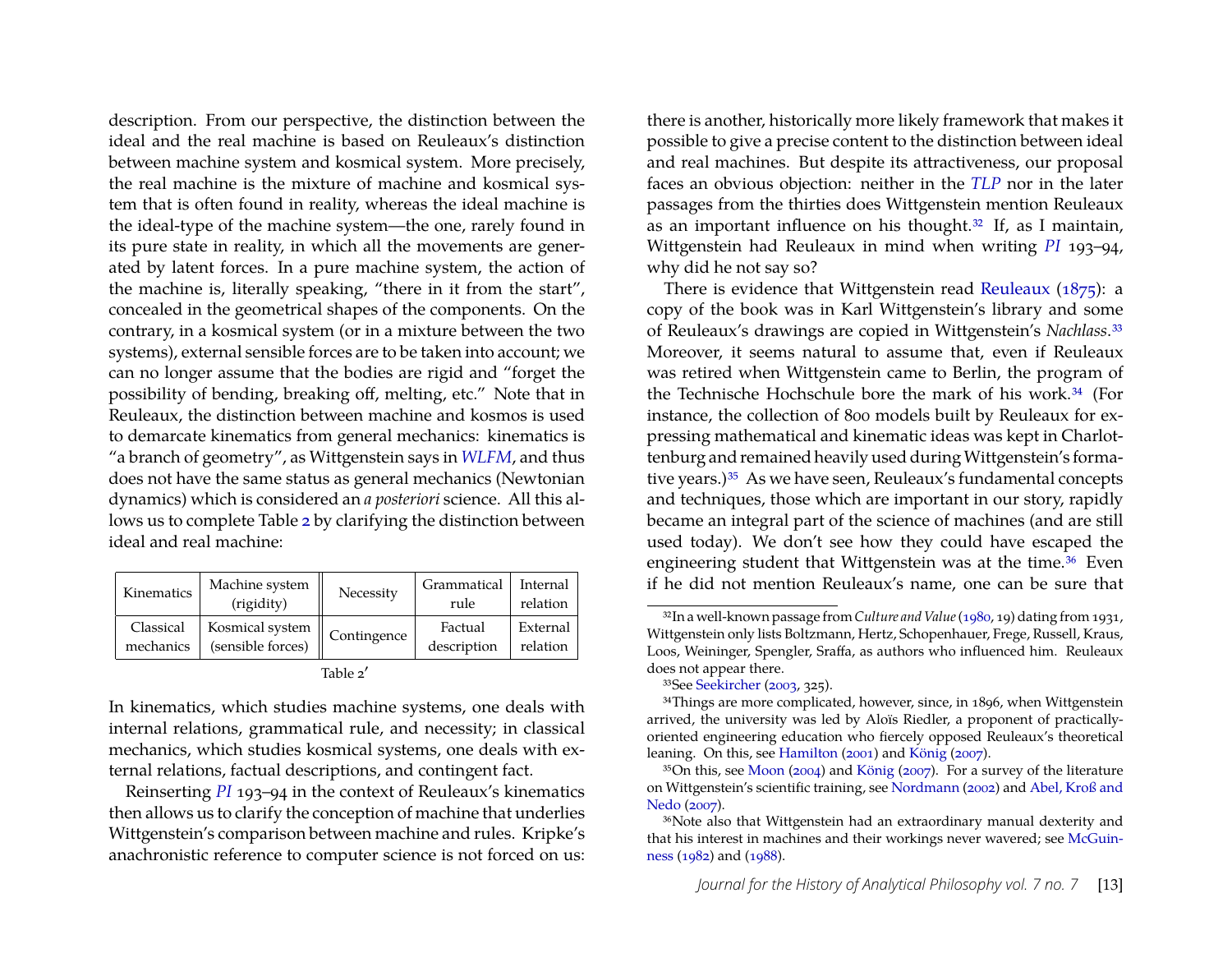Wittgenstein had been exposed at length to Reuleaux through his reading and through his training in Berlin.

Let me emphasize the importance of this second element. In the introduction of the 1963 edition of the English translation of [Reuleaux](#page-17-8) [\(1875\)](#page-17-8), the historian of technology Eugene Ferguson explains why the figure of Reuleaux gradually faded away:

Many of the ideas and concepts introduced in this book have become so familiar to us that we are likely to underestimate Reuleaux's originality and consider him merely a recorder of the obvious. We may feel that there is indeed no other way of approaching kinematics. But that is perhaps the hallmark of genius: to state a new idea in such convincing and uncompromising terms that it becomes immediately obvious and soon a truism. [\(Ferguson 1963,](#page-17-19) v–vi)

For Ferguson, what makes Reuleaux important is at the same time what made him invisible later on: his capacity to give birth to a new scientific practice is at the same time a capacity to be completely absorbed into it and to disappear from the scene. My suggestion is then that, when speaking about machine in *[PI](#page-18-0)* 193–94, what Wittgenstein had in mind is less Reuleaux's book than the intellectual techniques and routines, kinds of problems, explanations, and exercises that formed his intellectual daily life during his learning years. Thus, in the story I told, Reuleaux does not appear as an original author, like Boltzmann, Hertz, or Russell, for instance, whom Wittgenstein discovered through books. Reuleaux is rather a teacher, or perhaps not even that. Reuleaux may just be a source which allowed Wittgenstein to recover and articulate the "picture" which governed the scientific practice that Wittgenstein was immersed in (and that he liked). In my opinion, the lack of explicit reference to Reuleaux could then be explained by the fact that the impact of Reuleaux's thought was spread through primarily practical channels.

#### <span id="page-14-0"></span>**6. Conclusion: Why Machines?**

Assuming that our story about Wittgenstein's machine analogy is true, is there anything to learn from it about the development

of the argument in *[PI](#page-18-0)* 193–94? In *[PI](#page-18-0)* 191–92, Wittgenstein asks for a model for dispositionalism, i.e., for explaining how a rule ("grasped in a flash") can contain its (future) application. $37$  The machine provides Wittgenstein with just this. The trouble with Kripke's and Baker and Hacker's interpretations is that they do not explain why Wittgenstein takes the machine (rather than anything else) as a model. Kripke's reference to the now familiar computer is anachronistic, and Baker and Hacker's reference to some scientists' confusion is rather vague.

Our recontextualization can explain why Wittgenstein speaks about a machine at this place in *[PI](#page-18-0)*. As we saw in detail, to guarantee the unity and independence of the general theory of machines, Reuleaux changed the status of some sentences (those describing the behavior of bodies in contact with each other). By assuming that bodies are super-rigid, certain descriptions, which are regarded as factual in general mechanics, are deliberately granted a "status akin to a theorem of geometry" (as [Baker and](#page-17-1) [Hacker](#page-17-1) [\(2009,](#page-17-1) 107) wrote). This "hardening" of certain (*prima facie* empirical) propositions is not an insignificant step, which Reuleaux could do without in his reasoning. [\(RFI\)](#page-8-0) is a decisive stage in Reuleaux, since it guarantees the independence of kinematics *vis-à-vis* classical mechanics. In Wittgenstein's terms, this move is what makes kinematics a new language-game, distinct from the language-game of mechanics.[38](#page-14-2) Kinematics is therefore somehow linked to the notion of a rule; it becomes a languagegame on its own by fixing some propositions that were usually taken as empirical.[39](#page-14-3) In my perspective, if Wittgenstein speaks

<span id="page-14-1"></span><sup>&</sup>lt;sup>37</sup>*[PI](#page-18-0)* 191: "It is as if we could grasp the whole use of the word in a flash ... — But have you a model for this? No."

<span id="page-14-2"></span><sup>&</sup>lt;sup>38</sup>There is an interesting passage in [WLFM](#page-18-10) (196) where Wisdom suggests that we consider rigidity as a conditional clause since, "if we put in the clause "assuming of course that the parts are rigid", aren't we explaining the part which rigidity plays in the calculus?". Wittgenstein rejects the proposal: "rigidity does not come into the calculus at all". Reinserted into the context just described, the answer amounts to refusing to turn the kinematic calculus into the mechanical one.

<span id="page-14-3"></span><sup>39</sup>In Table [2,](#page-2-0) kinematics is put in the first line with the notion of rule.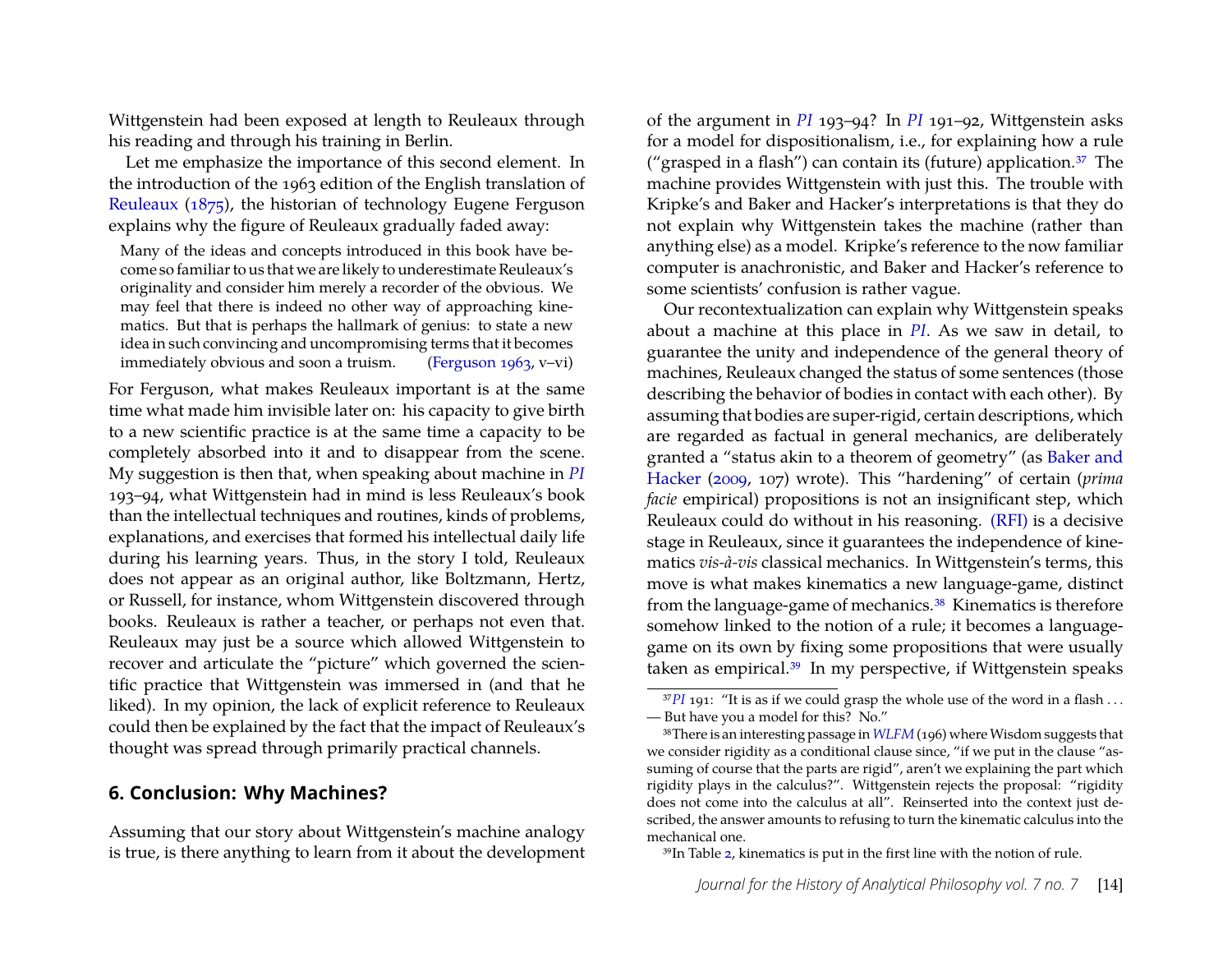about a machine in *[PI](#page-18-0)* 193–94, it is because kinematics presents us with a paradigmatic case where the "grammaticalization" of some empirical laws gave birth to a new language-game. Let me explain further.

What does Wittgenstein say about the kinematic model? Does he consider [\(RFI\)](#page-8-0) as a clear case of confusion between rule and fact? One might think so. After all, in kinematics, scientists deal with idealized rigid machines as if they were concrete things and in so doing, it might seem, they conflate grammatical rules and factual propositions. On this reading, however, one forgets that kinematics is a particular kind of language-game which has its own relevance and field of application. Kinematicians do not want to apply their rules directly to the behavior of real bodies. Their problems are different. They want, for instance, to classify existing machines, and [\(RFI\)](#page-8-0) has proven useful in this regard. When doing kinematics, engineers and scientists are not mixing up two different notions; they do not, in particular, conflate grammar and fact. When Wittgenstein speaks about the machine model as pre-determining its action, I therefore do not think that he is criticizing the model. The model is all right; it is its philosophical use that is at issue.

As a matter of fact, the distinction between rules and fact in *[PI](#page-18-0)* is language-game dependent. For Wittgenstein, grammar is always anchored in a particular language game. The distinction is not global, it is local and always internal to a language-game. Thus, a sentence which is empirical in a certain language-game can be grammatical in another without any problem. There is no contradiction in this as long as one does not confuse the two language-games. Talk about norms and facts cannot be off-ground; they should always be relativized to a particular language-game. What Wittgenstein criticizes is not those who use the kinematical model but those who fail to situate this model in its broader environment. This is how I read the end of *[PI](#page-18-0)* 194. Speaking of phrases such as "possibility of movement", Wittgenstein remarks:

We mind about the kind of expressions we use concerning these things; we do not understand them, however, but misinterpret them. When we do philosophy we are like savages, primitive people, who hear the expressions of civilized men, put a false interpretation on them, and then draw the queerest conclusions from it. (*[PI](#page-18-0)* 194)

As we saw, Reuleaux never confused the abstract machine (the one studied by theoretical kinematics) with the real machine (the one studied in applied kinematics). He repeatedly said that real machines are never perfect and that they are always mixtures of machine and kosmical systems. Reuleaux never wanted to absorb classical mechanics into kinematics; he never confused the rules of his calculus with the real laws causing movements in nature. (On the contrary, to clear this confusion is the goal of his distinction between machine and kosmos.) Thus, Reuleaux is here on the side of civilized men: by framing a new kind of expressions, his only goal was to free kinematics from the tutelage of mechanics.<sup>[40](#page-15-0)</sup>

It is not when we do kinematics but when "we do philosophy" that we are like savages. What does Wittgenstein mean by "doing philosophy" here? The question is certainly too broad to be answered properly. But I would like to suggest that Wittgenstein is not equating doing philosophy to confusing rule and fact, as both Kripke and Baker and Hacker seem to believe. Indeed, there is no substantial theory of rule and fact in *[PI](#page-18-0)* (as there was in *[TLP](#page-18-11)*) which could allow to give a precise meaning to such a confusion. Grammar is always rooted in a particular language-game. And we do philosophy precisely when we loose sight of the differences between language-games. What Wittgenstein criticizes in the passage is not the machine model itself but the temptation of extending it to any case of rule-following, i.e., the temptation to

<span id="page-15-0"></span><sup>40</sup>[Baker and Hacker](#page-17-1) [\(2009\)](#page-17-1) seem to suggest that Wittgenstein criticizes in *[PI](#page-18-0)* 193–94 a confusion committed by some (unknown) scientists. If this the case, I think they are wrong.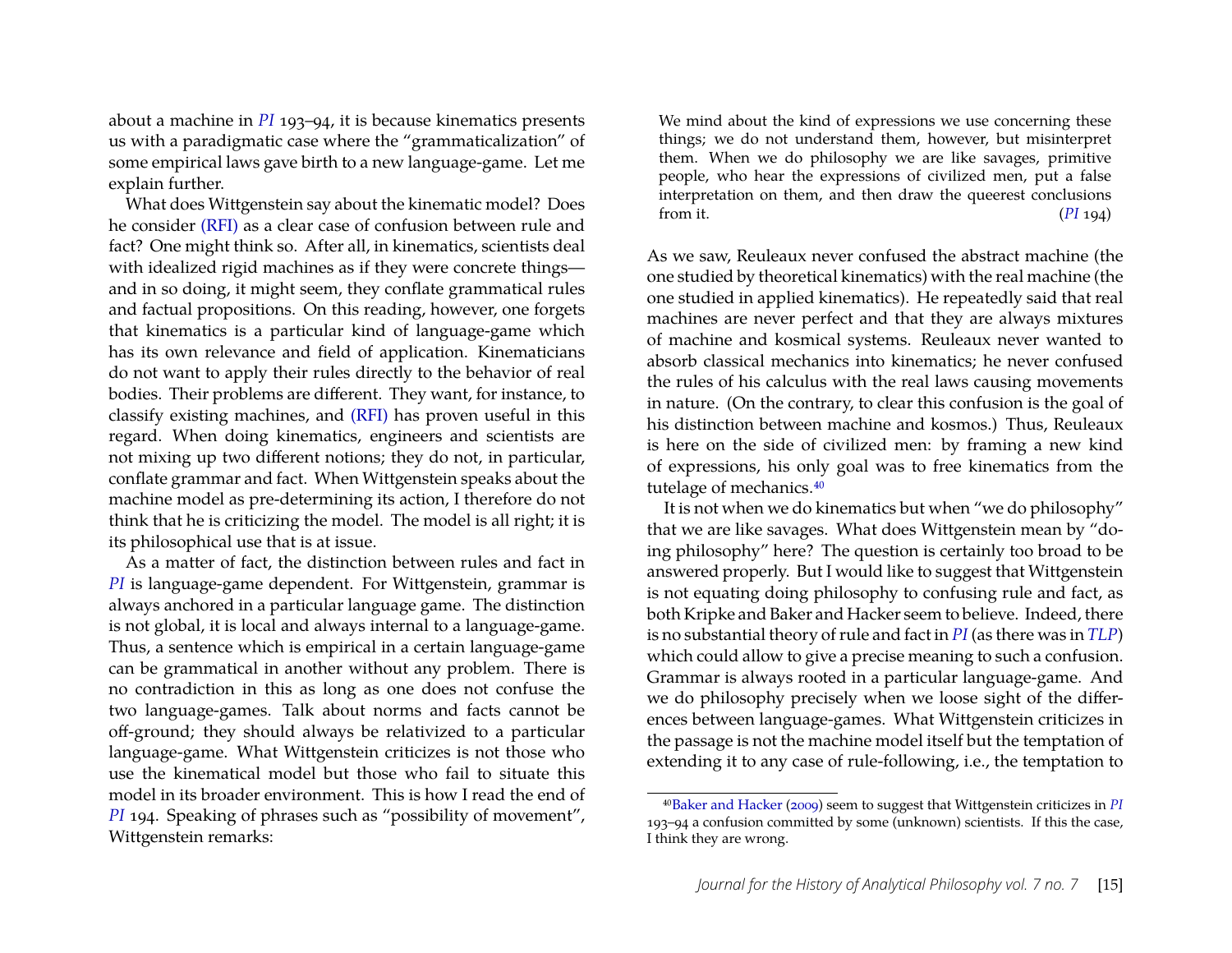base a general theory of what a rule is on this particular case.<sup>[41](#page-16-0)</sup> Reuleaux had a clear view of the relations between kinematic and the various adjacent scientific fields; he did not project this model to any kind of rule-following, nor did he consider the geometric pre-determination of the machinic movements as the conceptual matrix of what a rule is. He was not doing philosophy.

On my reading, the dispositionalist mistake comes from the temptation to erect the geometric predetermination one finds in kinematics as a general model of rule-following. The confusion between fact and rule is then not the source of the mistake; it is a byproduct of a deeper temptation to project, in an uncontrolled way, a certain language game on others. In *[PI](#page-18-0)* 193–94, Wittgenstein would fight this inclination by exposing its source—the model or "picture" that feeds it. By describing the particular context in which the "geometric" approach to the rule is legitimate and relevant and by identifying precisely the language game which it is rooted into, Wittgenstein would provide the means to defuse the fascination it induces, and thereby block the tendency to export it in all cases of rule-following. In brief, Wittgenstein would seek here, as always, to "teach us differences".[42](#page-16-1)

My reading gives a great power of seduction to the machine model, and one might wonder if there really are so many minds that have fallen under the spell of what seems to be a very particular conceptual framework. Who are the philosophers who have been tempted to generalize the kinematic model? In the end, I would like to suggest that one of them is probably the author of the *[TLP](#page-18-11)* himself, who, by virtue of his training (and taste), has been completely immersed in this scientific practice. The kinematic paradigm, set up by Reuleaux, seems to have had a profound impact on the thought of the first Wittgenstein,<sup>[43](#page-16-2)</sup> and this could explain why the author of *[PI](#page-18-0)* gives it such importance. But the detailed defense of this last hypothesis will have to wait for another occasion.

#### **Acknowledgements**

I would like to thank the audience at the 2017 Wittgenstein Notebooks conference (UQAM & Trois-Rivière), the 2018 Granger conference (Clermont), and the 2018 Wittgenstein seminar of Paris-Pantheon Sorbonne. This article benefited from the helpful comments of Juliet Floyd, Juliette Kennedy, Lydia Patton, Quentin Rodriguez, Mark Wilson, and three anonymous reviewers. Special thanks to Chris Pincock whose comments were particularly useful to me during the final phase of the writing process.

> **Sébastien Gandon** Université Clermont Auvergne sgandon0@gmail.com

<span id="page-16-0"></span> $41$ I therefore agree with [Wilson](#page-18-3) [\(2017\)](#page-18-3) that the distinction between the unique and global logical space of the *[TLP](#page-18-11)* and the different spaces of possibilities (the different language-games) of *[PI](#page-18-0)* plays a role in Wittgenstein's developments on machines. But the role I give to Reuleaux in my story is different from his.

<span id="page-16-1"></span><sup>42</sup>Wittgenstein once told Drury that if the book needed a motto, he would use the quotation from *King Lear*: "I'll teach you differences".

<span id="page-16-2"></span><sup>43</sup>For instance, in the first sections of the *[TLP](#page-18-11)*, the relations between objects and states of affairs are molded after the relations between links and kinematical chains: "In a state of affairs objects fit into one another, like the links [*Glieder*] of a chain [*Kette*]" (2.03). Wittgenstein, exactly like Reuleaux, insists on the facts that the objects (resp. links) contain in themselves their possibilities to combine with the other objects in the state of affairs (resp. chain). And, exactly like in Reuleaux, these constraints are incorporated in the grammar of the names that represent the objects. One can even find in the *[TLP](#page-18-11)* an equivalent to Reuleaux's developments about rigidity: "Objects, the unalterable [*Feste*], and the subsistent are one and the same. Objects are what is unalterable and subsistent; their configuration is what is changing and unstable"  $(2.027 - 2.0271)$ .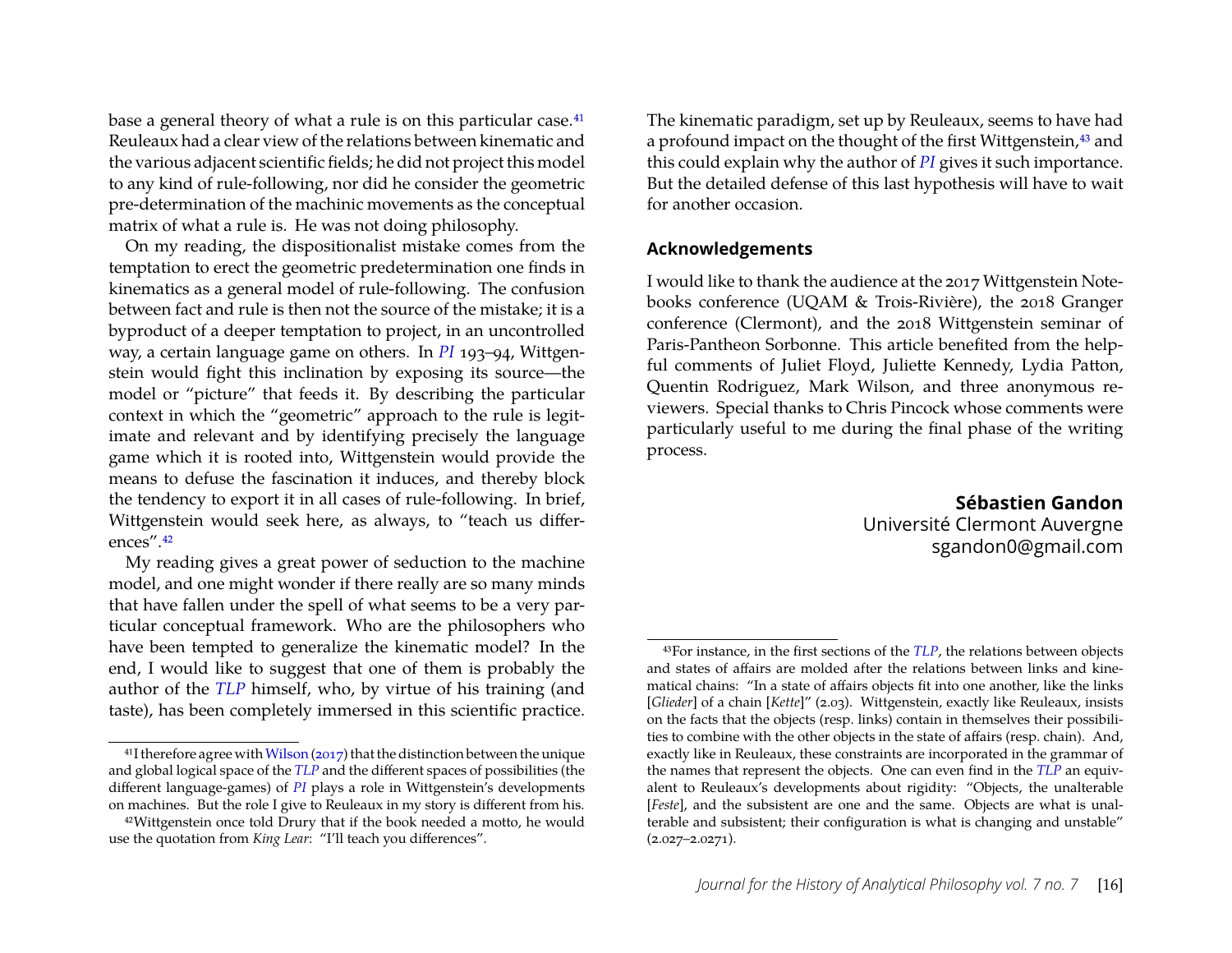#### **References**

- <span id="page-17-16"></span>Abel, Günter, Matthias Kroß, and Michael Nedo, 2007. *Ludwig Wittgenstein: Ingenieur – Philosoph – Künstler*. Berlin: Parerga Verlag.
- <span id="page-17-6"></span>Ampère, André-Marie, 1836. *Essai sur la philosophie des sciences*. Paris: Bachelier.
- <span id="page-17-11"></span>Babbage, Charles, 1851. *Laws of mechanical notations*. London: (printed privately).
- <span id="page-17-1"></span>Baker, G. P. and P. M. S. Hacker, 2009. *Wittgenstein: Rules, Grammar and Necessity: Essays and Exegesis of §§185–242*, second, extensively revised edition by P. M. S. Hacker. Oxford: Wiley-Blackwell.
- <span id="page-17-9"></span>Burmaster, L., 1888. *Lehrbuch der Kinematik*. Leipzig: Arthur Felix.
- <span id="page-17-19"></span>Ferguson, Eugene S., 1963. "Introduction." In Franz Reuleaux, *Kinematics of Machinery: Outline of a Theory of Machines,* translated by Alex. B. P. Kennedy, reprint, New York: Dover.
- <span id="page-17-2"></span>Floyd, Juliet, 2016. "Chains of Life: Turing, *Lebensform*, and the Emergence of Wittgenstein's Later Style." *Nordic Wittgenstein Review* 5: 7–89.
- <span id="page-17-3"></span>, 2018. "*Lebensformen*: Living Logic." In *Language, Form(s) of Life, and Logic: Investigations After Wittgenstein*, edited by Christian Martin, pp. 59–92. Berlin: de Gruyter.
- <span id="page-17-12"></span>Hamilton, Kelly, 2001. "Wittgenstein and the Mind's Eye." In *Wittgenstein: Biography and Philosophy*, edited by James C. Klagge, pp. 53–98. Cambridge: Cambridge University Press.
- <span id="page-17-13"></span>König, Wolfgang, 2007. "Die Technische Hochschule Berlin, die Studienstätte des jungen Wittgenstein", in [Abel, Kroß and](#page-17-16) [Nedo](#page-17-16) [\(2007\)](#page-17-16), pp. 17–25.
- <span id="page-17-0"></span>Kripke, Saul, 1982. *Wittgenstein on Rules and Private Language. An Elementary Exposition*. Cambridge, Mass.: Harvard University Press.
- <span id="page-17-7"></span>Laboulaye, Ch., 1854. *Traité de cinématique, ou théorie des mécanismes*. Paris: E. Lacroix.
- <span id="page-17-5"></span>Lanz, A. and M. Betancourt, 1808. *Essai sur la composition des machines*. Paris: Imprimerie Impériale.
- <span id="page-17-10"></span>Luck, Kurt, 2000. "Some remarks on the German school of mechanisms-practical applications." In *International Symposium on History of Machines and Mechanisms* Proceedings HMM 2000, edited by Marco Ceccarelli, pp. 241–52. New York: Springer.
- <span id="page-17-18"></span>McGuinness, Brian F., 1988. *Wittgenstein: A Life: Young Ludwig 1889–1921*. Berkeley: University of California Press.
- <span id="page-17-17"></span>McGuinness, Brian F." ed., 1982. *Wittgenstein and His Times*. Oxford: Blackwell.
- <span id="page-17-14"></span>Moon, Francis C., 2004. "The Reuleaux Models: Creating an International Digital Library of Kinematics History." In *International Symposium on History of Machines and Mechanisms* Proceedings HMM 2004, edited by Marco Ceccarrelli, pp. 331–45. Dordrecht: Kluwer.
- <span id="page-17-4"></span>, 2007. *The Machines of Leonardo Da Vinci and Franz Reuleaux: Kinematics of Machines from the Renaissance to the 20th Century*. New York: Springer.
- <span id="page-17-15"></span>Nordmann, Alfred, 2002. "Another new Wittgenstein: The scientific and engineering background of the *Tractatus*." *Perspectives on Science* 10: 356–84.
- <span id="page-17-8"></span>Reuleaux, F., 1875. *Theoretische Kinematik. Grundzüge einer Theorie des Maschinenwesens*. Braunschweig: Vieweg & Sohn. Here